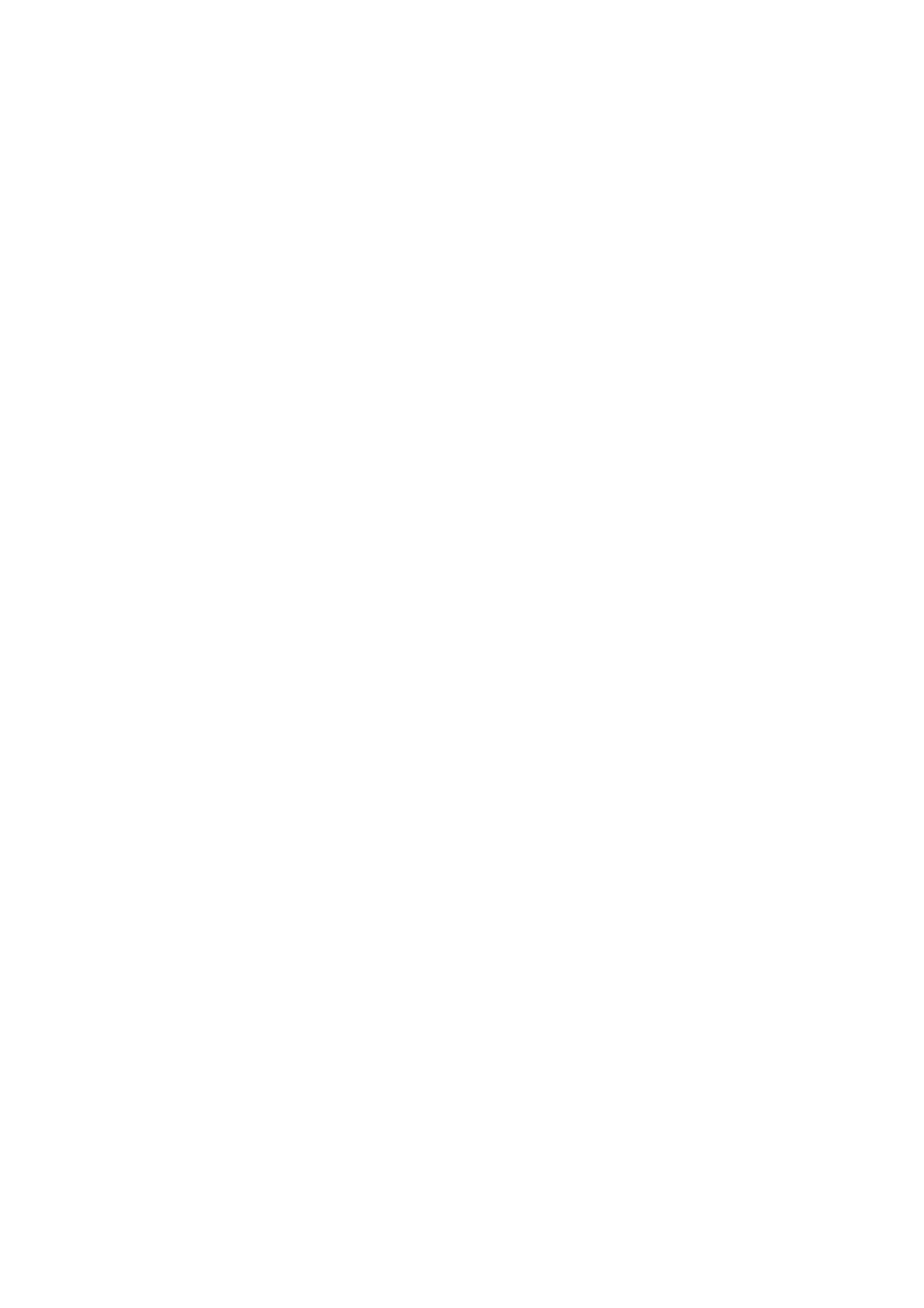- (r) **"**septic tank**"** means an underground tank that treats wastewater by a combination of solids settling and anaerobic digestion and includes Government approved types of containment units;
- (s) **"**sludge**"** means the settled solid matter at the bottom of septic tanks;
- (t) **"**wastewater**"** means any liquid effluent from human activity, whether of residential or non-residential nature, including effluents from kitchens and cleaning activity, but does not include effluents from manufacturing and industrial activity.
- (2) Words and expressions used but not defined in the Act, or any other relevant Acts shall have the meaning respectively assigned to them in those Acts and the rules made thereunder.

## **CHAPTER II**

## **MANAGEMENT AND DISPOSAL OF WASTEWATER**

#### **3. Management and disposal of wastewater from premises.:**

The owner of every premise shall be responsible to ensure that wastewater from the premises is treated or disposed of through any, or a combination of any of the following ways, namely: -

- (a) if a sewerage system is available within 30 (thirty)meters of the boundary of the premises or at such other distance as may be feasible, the sewer is connected to sewerage system on payment of such fees and on completion of other procedures as may be required;
- (b) wastewater isconveyed to an on-site containment or treatment system, which may include a septic tank or twin-pit or other on-site system, constructed in accordance with anyorder issued in this behalf by the Corporation; or
- (c) wastewateris conveyed to a community or local area containment system or treatment facility.

#### **CHAPTER III**

#### **CONTAINMENT AND DESLUDGING**

#### **4. Design, construction and maintenance of containment units:**

(1) The design, construction and installation of containment units shall be made in accordance with the provisions of the Odisha Urban Septage Management Guidelines, 2016 as may be modified from time to time or any other accepted sound engineering practice as may be issued by the Corporation or the State Government or Central Government:

Provided that when the Corporation issue any guidelines or specifications, it shall be issued with the prior approval of the State Government.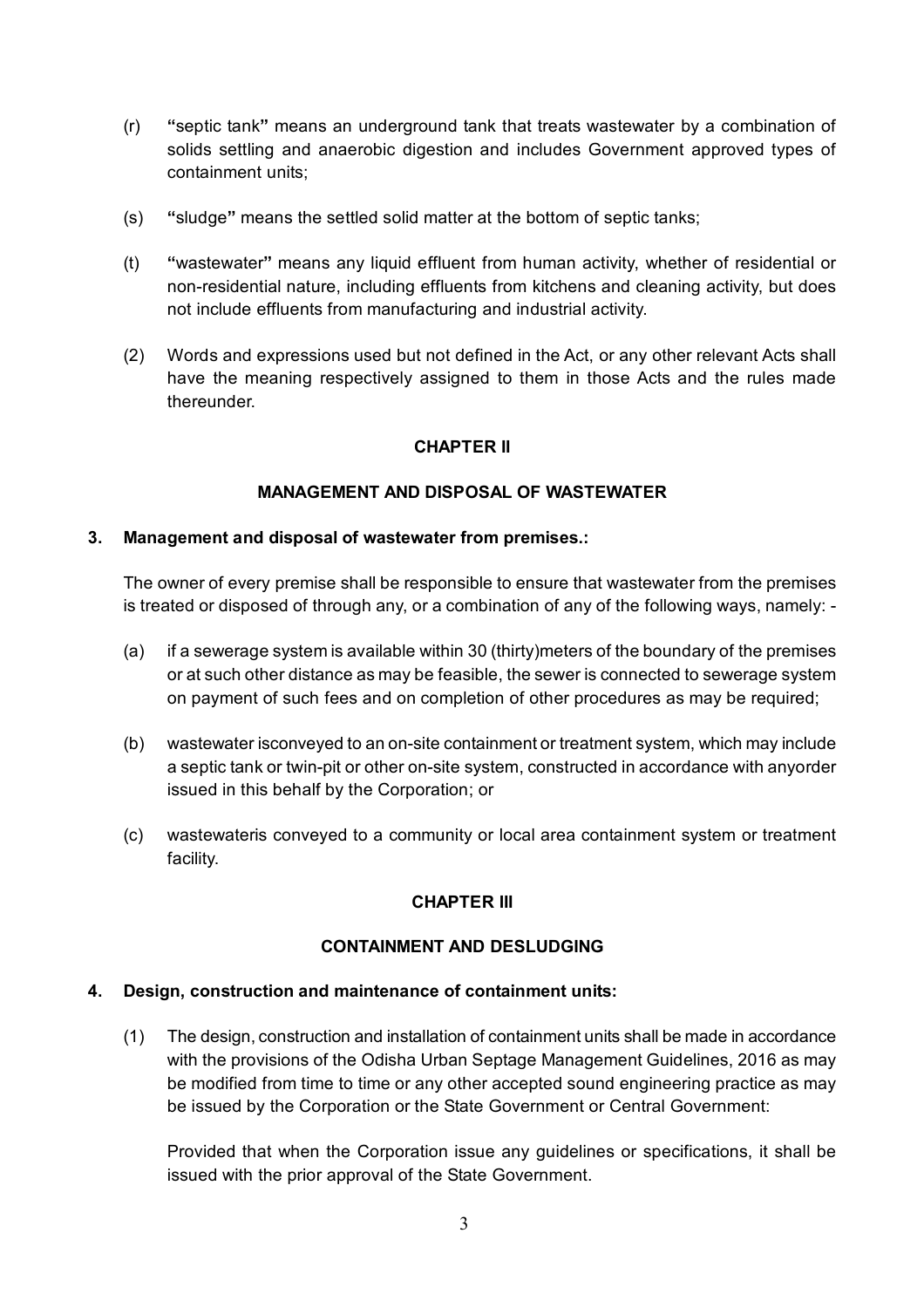- (2) The owner of the premises where the sewer is connected to septic tank shall be responsible for upkeep, maintenance and safe disposal of the sludge from such septic tank.
- (3) The owner of the premises shall undertake desludging on a regular basis on payment of such cost as maybe determinedby the Corporationand the payment so made shall be acknowledged by issuing a money receipt in Form–I.
- (4) The owner shall ensure that no pollution is caused to the environment due to direct discharge of sludge into open areas or into the drain due to malfunctioning or faulty construction of the containment unit.
- (5) The owner of the premises shall ensure that the septic tanks are cleaned mechanically by the Corporation or bythecesspool operator registered with the Corporation with adequate safety measures and no manual cleaning is taken up for the purpose.

## **5. Desludging:**

- (1) Allpersons shall hire only those STVs that are registered with the Corporationfor the purpose of desludging.
- (2) The owner of thepremises shall be responsible for calling for the desludging services in such duration as specified in Schedule-I or as per the norms specified by the State Government or as may be required, not exceeding a period as mentioned in that Schedule.
- (3) The desludging shall only be carried out by the trained sanitary workers of the Corporationor by the operator, which are authorized under these Regulationsby the Corporation.
- (4) The Operator under authority from the Corporation,maycollect such user fee from the owner of the premises having septic tank for the desludging and treatment of the septage, as may be notified by the Corporation from time to time.

#### **CHAPTER IV**

## **MANNER OF REGISTRATION OF SEPTAGE TRANSPORT VEHICLE AND RESPONSIBILITIES OF ITS OPERATORS**

#### **6. Application for registration:**

- (1) Any person having cesspool emptying vehicle shall apply to the Corporation in Form-IIfor registration, as a Septage Transport Vehicle (STV),accompanied with such registration fee as specified by the Corporation, from time to time, accompanied with the documents and self-declaration, as specified in the application Form.
- (2) The Corporation, if satisfied, shall issue a registration certificate with such terms and conditions as specified in Form-III.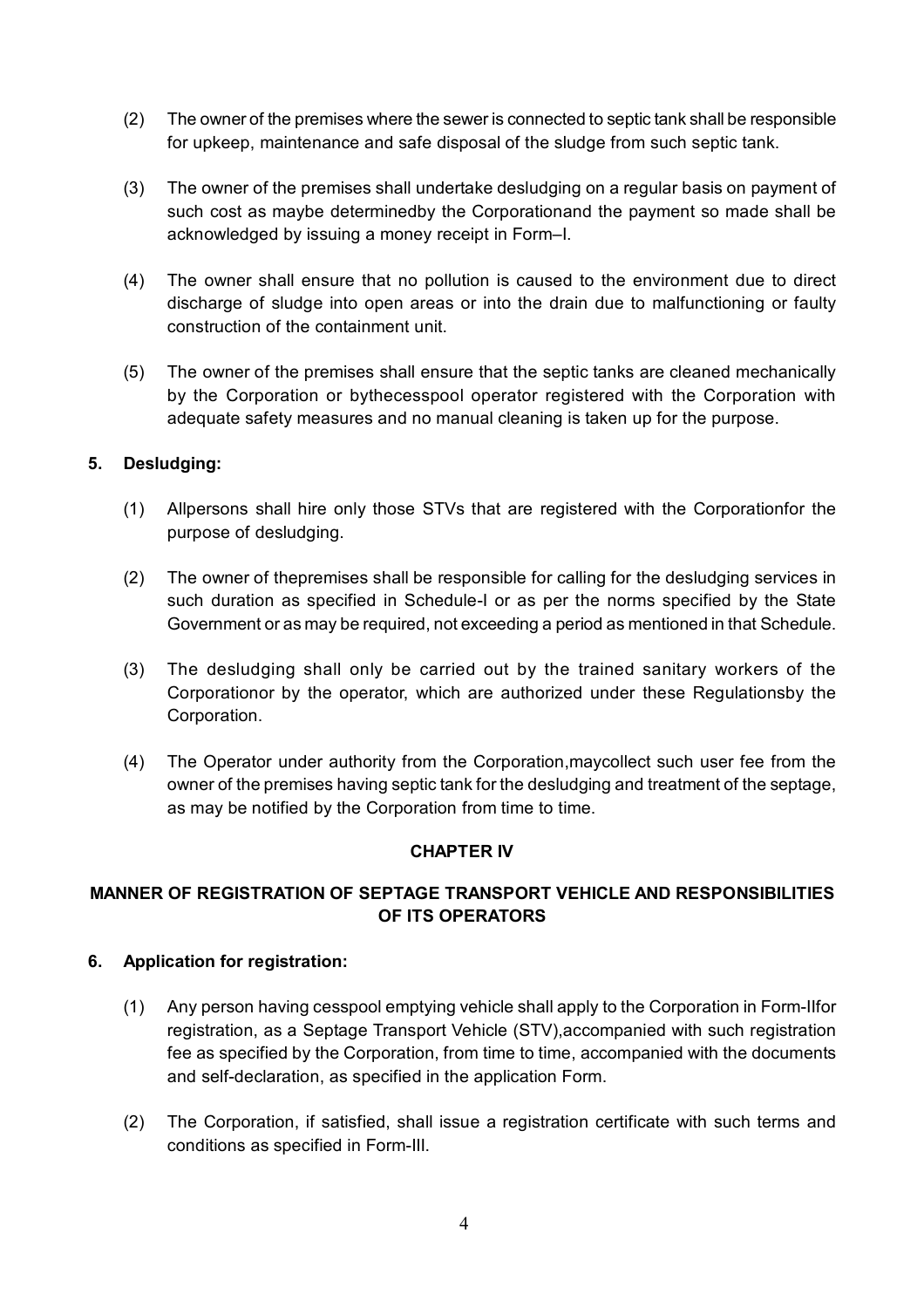- (3) Global Positioning System (GPS) with tracking facility shall be fixed in the vehicle before application for registration is made and the tracking link has to be shared with the Corporation.
- (4) The STV shall be inspected and a certificate shall be issued by an authorized officer of the Corporation annually towards proper functioning of all equipment and verify the compliance to the requirements of the Motor Vehicle Act, 1988 (No. 59 of 1988).
- (5) Deployment of STV without valid inspectioncertificateshall be treated as a contravention of the provisions of these Regulations and subject to penal action as per the provisions of these regulations.
- (6) Cesspoolemptyingvehicle owned by the Corporationwhich are used as a septage transport vehicle shall also be registered in the manner aforesaid.
- **7. Approval or rejection of application. –**TheCorporation may approve or reject with or without any condition, as deem fit, any application received in this regard:

Provided that, before rejecting any application, the applicant shall be given a reasonable opportunity of being heardby an officer nominated by the Municipal Commissioner.

## **8. Registration of septage transport vehicle (STV):**

- (1) No vehicle shall be engaged in the collection, transportation and disposal of faecal sludge and septage, unless it is registered as a Septage Transport Vehicle (STV) with the Corporationand possess a valid inspection certificate under these Regulations, and any person found doing so in contravention of these Regulations shall be liable to penaltyas specifiedin Schedule-II and the vehicle along with equipment may be seized.
- ` (2) A Register in Form-IVshall be maintained by the Corporation reflecting the details of the vehicle registered as STV.

#### **9. Suspension and cancellation of registration:**

- (1) The Commissioner, or an authorized official, shall have the power to suspend the registration temporarily, if the STV does not have the required certificate under subregulation (4)of Regulation 6or if it is not fit or in the opinion of the competent authority the usage of the vehicle may have negative environmental and health impacts.
- (2) The Commissioner, or an authorized official, shall have the power to cancel registration of a STV, if in the opinion of the Commissioner, or the authorized official, the owner of the vehicle has violated any of the provisions of these Regulations or violated terms and conditions of registration or the STV is notfound to be fit to put into service:

Provided that before suspension or cancellation of registrationas the case may be, the owner of the vehicle shall be given a reasonable opportunity of being heard.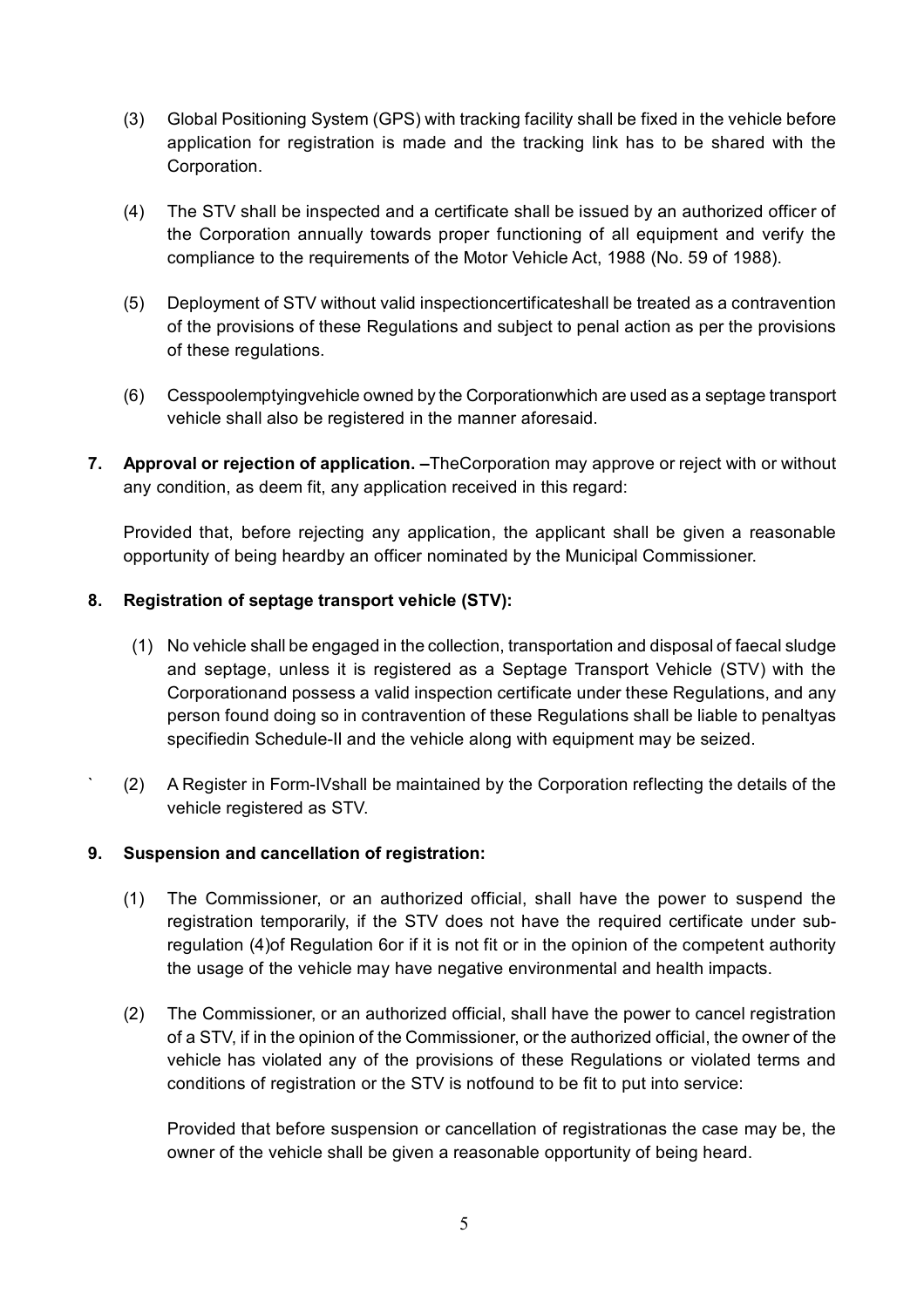#### **10. Issue of license to operator:**

- (1) A person who intends to be engaged in management and operation of the Septage Transport Vehicle or septage treatment facility or both shall apply for license for the said purposes to the Corporation in Form-V.
- (2) The Corporation shall issue the license with such terms and conditions as specified in Form-VI.

#### **11. Responsibilities of STV operator:**

- (1) The operator of the STV shall be responsible for safe transportation of faecal sludge and septage to the designated site notified by the Corporation.
- (2) The operator shall ensure thatthe STV shall not be used for the transportation of any other materials or liquids till the registration is in force.
- (3) The operator of the STV shall maintain records relating to collection, transportation and disposal of faecal sludge in Form-VII.
- (4) The operator shall take necessary steps for safety and welfare including insurance of sanitary workers as per the provisions of regulation 12.

#### **12. Safety measures for desludging:**

- (1) The desludging shall be carried out using safe and appropriate technology, equipment, protective gear and sound operating practices which are in compliance with the relevant provisions of law or as provisions of the Odisha Urban Septage Management Guidelines,2016, as modified from time to time.
- (2) The operator shall ensure that –
- (a) all desludging workers are trained to use the protective gear and on hygiene practices;
- (b) all the safety equipmentis operational and are in good condition for use before proceeding to a collection site;
- (c) first aid kit, gas detection lamp and fire extinguisher are kept in the vehicle before it goes to the collection site;
- (d) there is sufficient disinfectant on the vehicle before it goes to the collection site; and
- (e) sanitary workers shall never enter a septic tank under any circumstances.

#### **13. Accidental spillage:**

(1) In the event of accidental spillage of sludge or septage, the STV operators shall–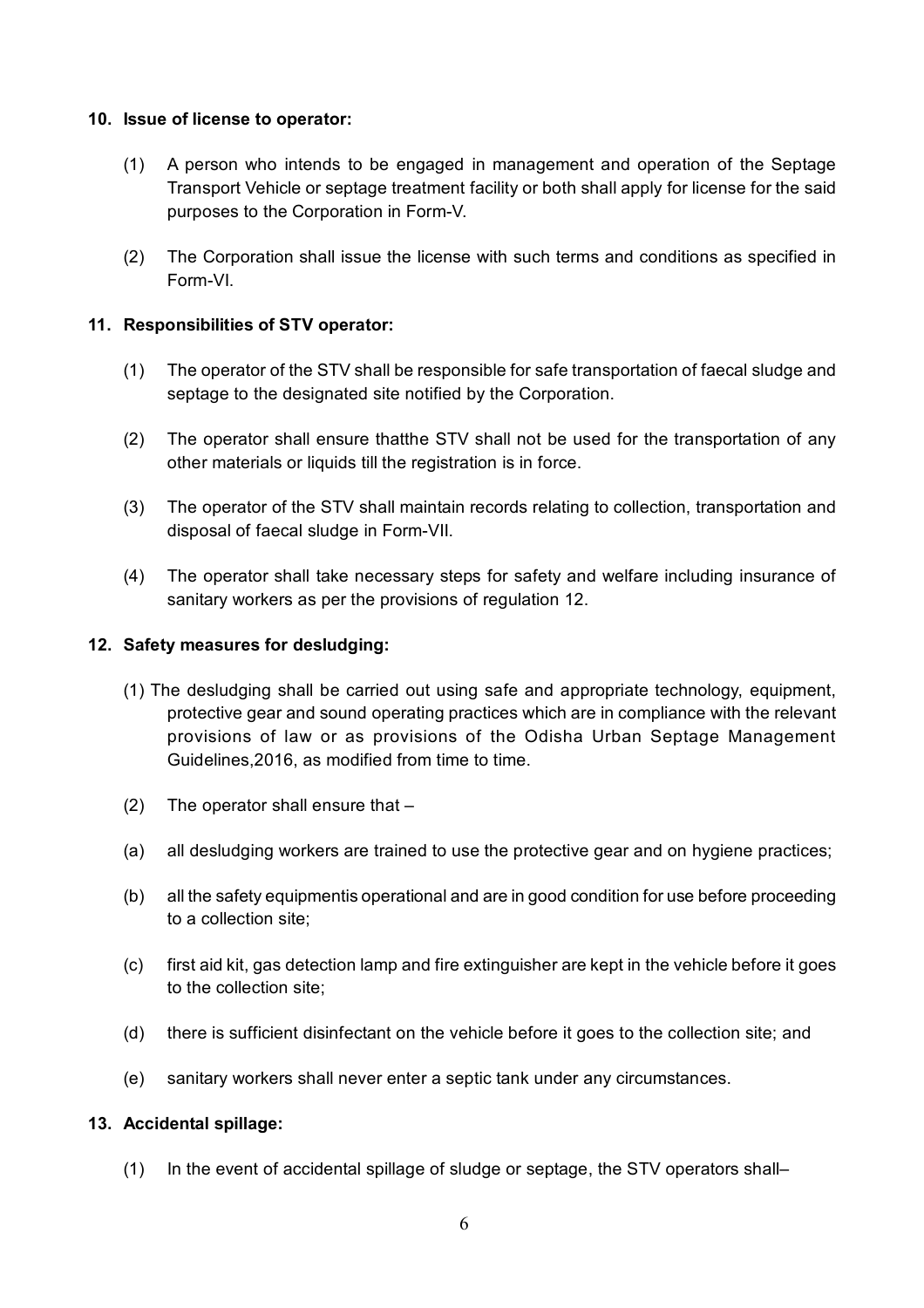- (a) immediately take action to prevent further spillage of sludge or septage, minimize the environmental impact and take-up clean-up action; and
- (b) disinfect the area of spillage by appropriate method
- (2) If the operator contravenes the provision of sub-regulation (1), he shall be liable for penalty as provided in Schedule-II.

## **CHAPTER V**

#### **SEPTAGE TREATMENT AND DISPOSAL**

## **14. Treatment:**

- (1) The septage shall be processed and treated in the treatment facilities in the manner approved and notified by the Corporation in accordance with the relevant laws, notifications, or asprovided in the Odisha Urban Septage Management Guidelines, 2016, as amended from time to time, or any good engineering practices.
- (2) From the date of such notificationunder sub-regulation (1), no disposal of septage or sludge shall be carried out anywhere in the Corporation exceptinthedesignated treatment or the disposal site.

#### **15. Responsibilities of the operator:**

- (1) The operator of the treatment facility shall be responsible for ensuring adequate safety measures to protect the workers, neighbourhood and ensure proper sanitation facilities in the premises of the plant.
- (2) The operator of the treatment facility shall ensure that the treated septage is disposed of in compliance with the standards notified by the State Pollution Control Board.

#### **16. Disposal:**

- (1) The treated septage shall be disposed of at a specified location authorized and notified by the Corporation, from time to time in compliance with the Environment (Protection) Act, 1986 (No. 29 of 1986) and the rules made thereunder and the Water (Prevention and Control of Pollution) Act, 1974 (No. 6 of 1974) and the rules framed thereunder.
- (2) The location for disposal site shall be finalized by the Corporation in consultation with the State Pollution Control Board and the district administration.
- (3) The treated septage may also be deployed for re-use in accordance with applicable rules and safety standards.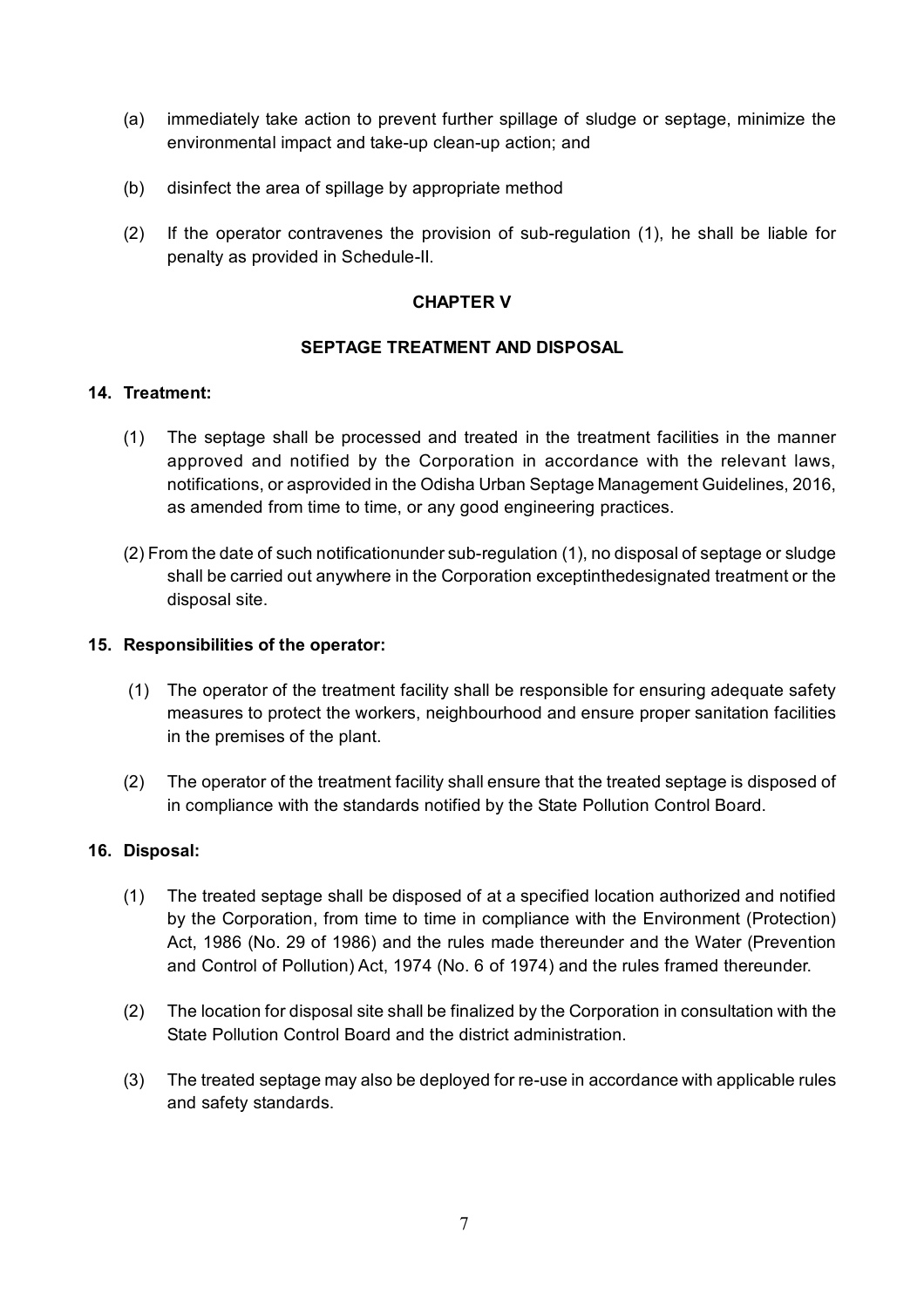## **CHAPTER VI**

## **ADMINISTRATION AND ENFORCEMENT**

## **17. Administration and enforcement:**

- (1) The administrative and enforcement powers of these Regulations is vested with the Commissioner or any other official of the Corporation duly authorized by the Commissioner.
- (2) If the Corporationis providing services in respect of containment, conveyance or treatment, it may levy user fees as may be determined from time to time,for ensuring the cost recovery and the users shall be required to pay for these services rendered by the Corporation.

## **18. Special power for inspection:**

Forthe purpose of implementation and enforcement of these regulations, the Corporation shall have the power of inspection of any premises, septage transportation vehicle and septage treatment plant or treatment facility at any time.

## **19. Violations and penalties:**

- (1) Any person guilty of violation of any of the provisions of these regulations, shall be issued with a notice for compliance.
- (2) Any person shall be subject to penal provisions under theseregulations, if such person –
- (a) contravenes or fails to comply with any provisions of these Regulations;
- (b) obstructs, hinders or interferes with an authorized official or other official of the Corporation acting under power delegated to him or in the exercise of any power or the performance of any duty under these regulations; and
- (c) resorts to manual cleaning of the containment units.
- (3) The person found to be guilty of violation of provisions of theseRegulations shall be punishedto the extent to the amount as indicated in Schedule-IIand prosecution under relevant law and shall be subjected to seizure of the septage transport vehicle, septage treatment plant, treatment facility or property as the case may be.
- (4) Whoever, in any case in which a penalty is not expressly provided in Schedule-II is found to be guilty, shall be punishable with a fine of Rupees two hundred and in case of continuing contravention with an additional fine amounting to Rupees thirty every for day during which such contravention continues.
- (5) For removal of doubt, it is hereby declared that nothing in these regulations shall prevent any person from being prosecuted and punished under any other relevant Act for the time being in force or any act or omission made punishable under these Regulations.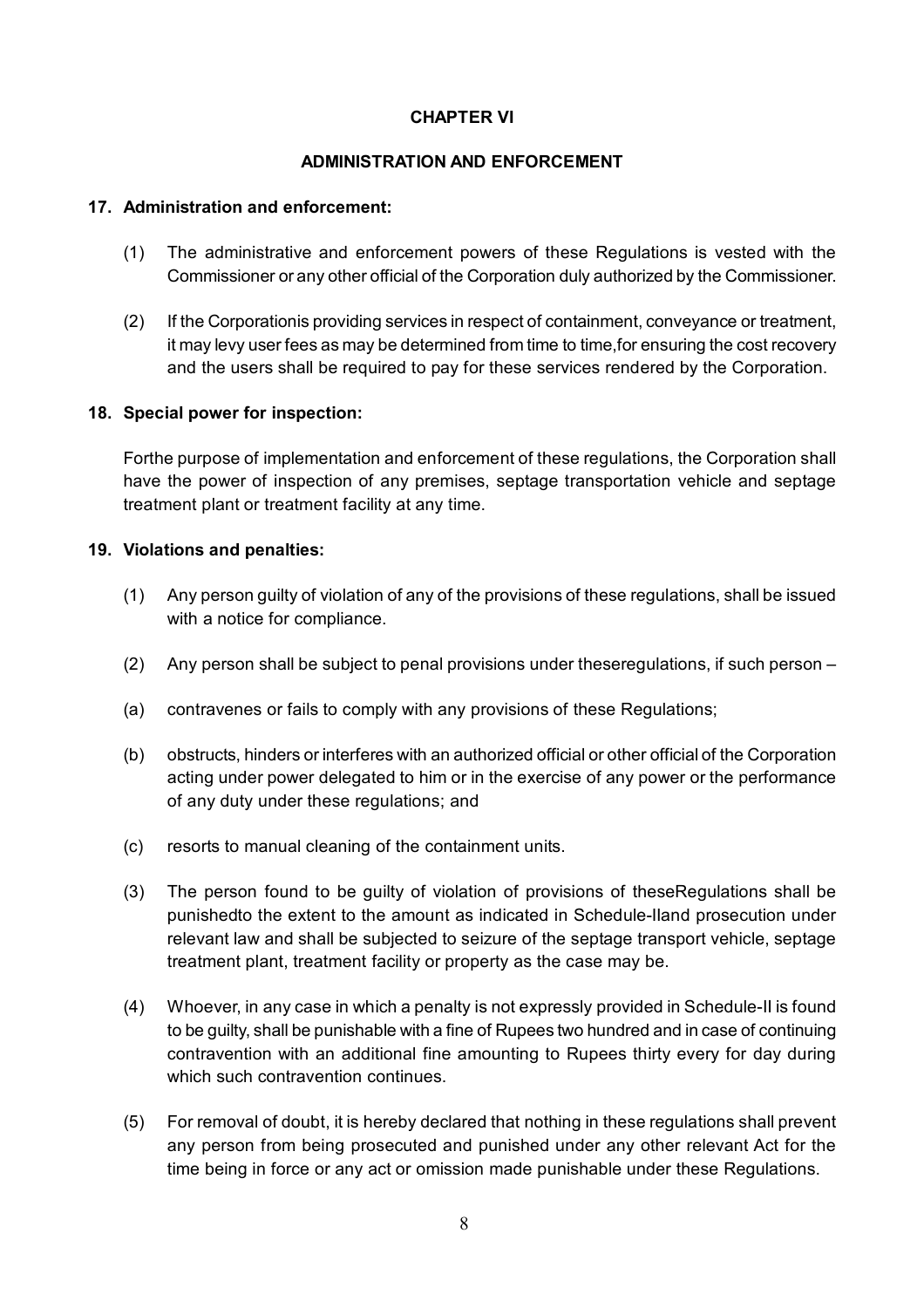## **20. Appeal:**

Anyperson aggrieved by the decision of an Authorized Official of the Corporation under these Regulations, may prefer appeal against such decisions in Form-VIIIto theCommissioner and if the decision is made by the Commissioner, the appeal shall lie to the Secretary to the Government, Housing and Urban Development Department,within a period of thirty days from the date ofreceipt of a copy of the order appealed against.

## **21. Reference Documents:**

For the ease of implementation and rolling out of the regulations, a list of standards, strategies, manuals, guidelines and policies as provided in Schedule-III, may be referred to as those shall stand modified from time to time.

## **22. Direction of State Government to be supplementary to Regulations:**

The Corporation may issue directives in respect of faecal sludge and septage managementto remove difficulties in operation of these Regulations.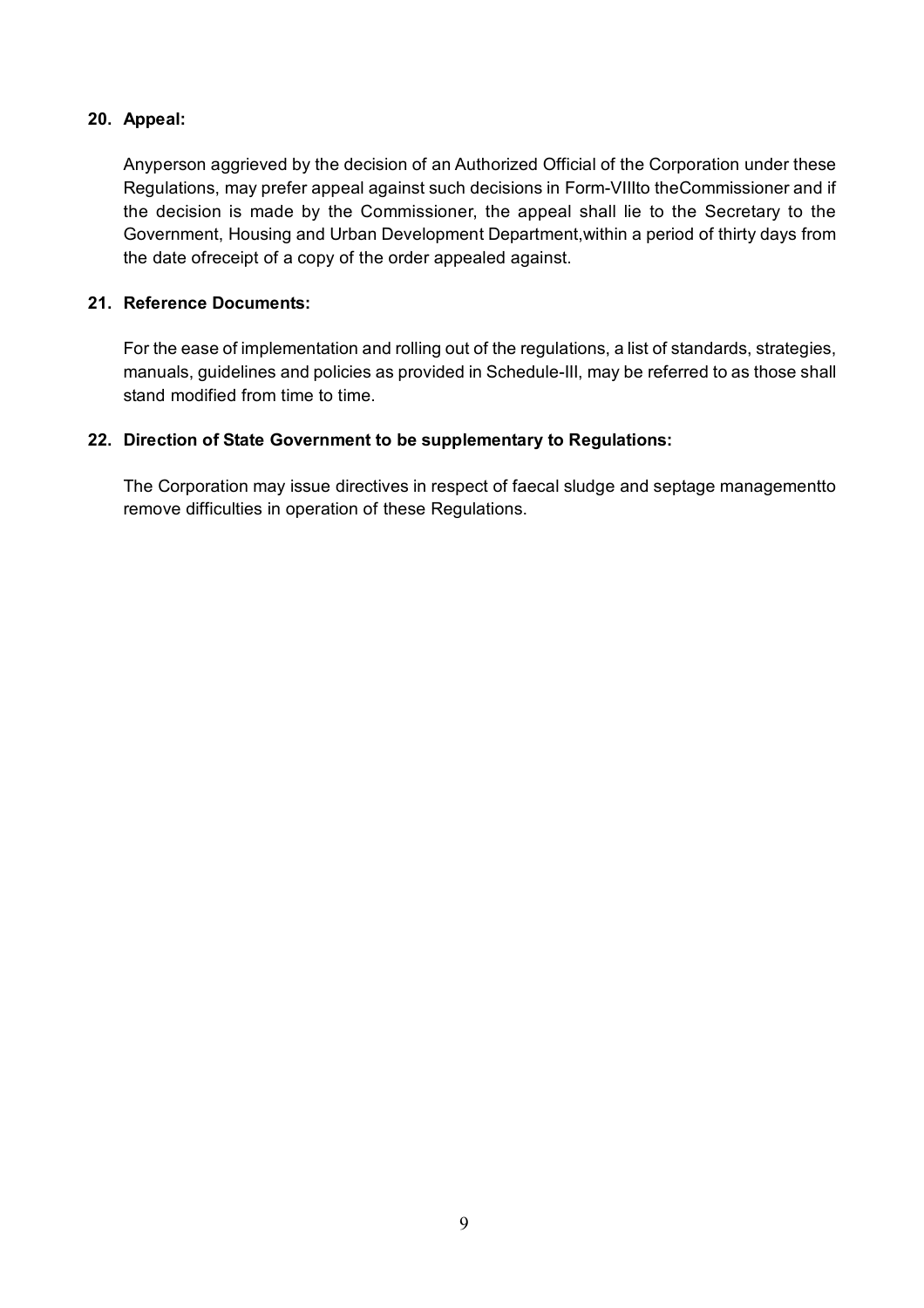# **Schedule- I**

# **Schedule for emptying of containment unit**

# **[See regulation 5(2)]**

| SI no. | Name of<br>owner | Type of<br>containment<br>unit | Emptying<br>frequency | Last emptying<br>date | Next emptying<br>date |
|--------|------------------|--------------------------------|-----------------------|-----------------------|-----------------------|
| (1)    | (2)              | (3)                            | (4)                   | (5)                   | (6)                   |
| .1     |                  | Septic tank                    | 3 years               |                       |                       |
| 2.     |                  | Pit latrine                    | 5 years               |                       |                       |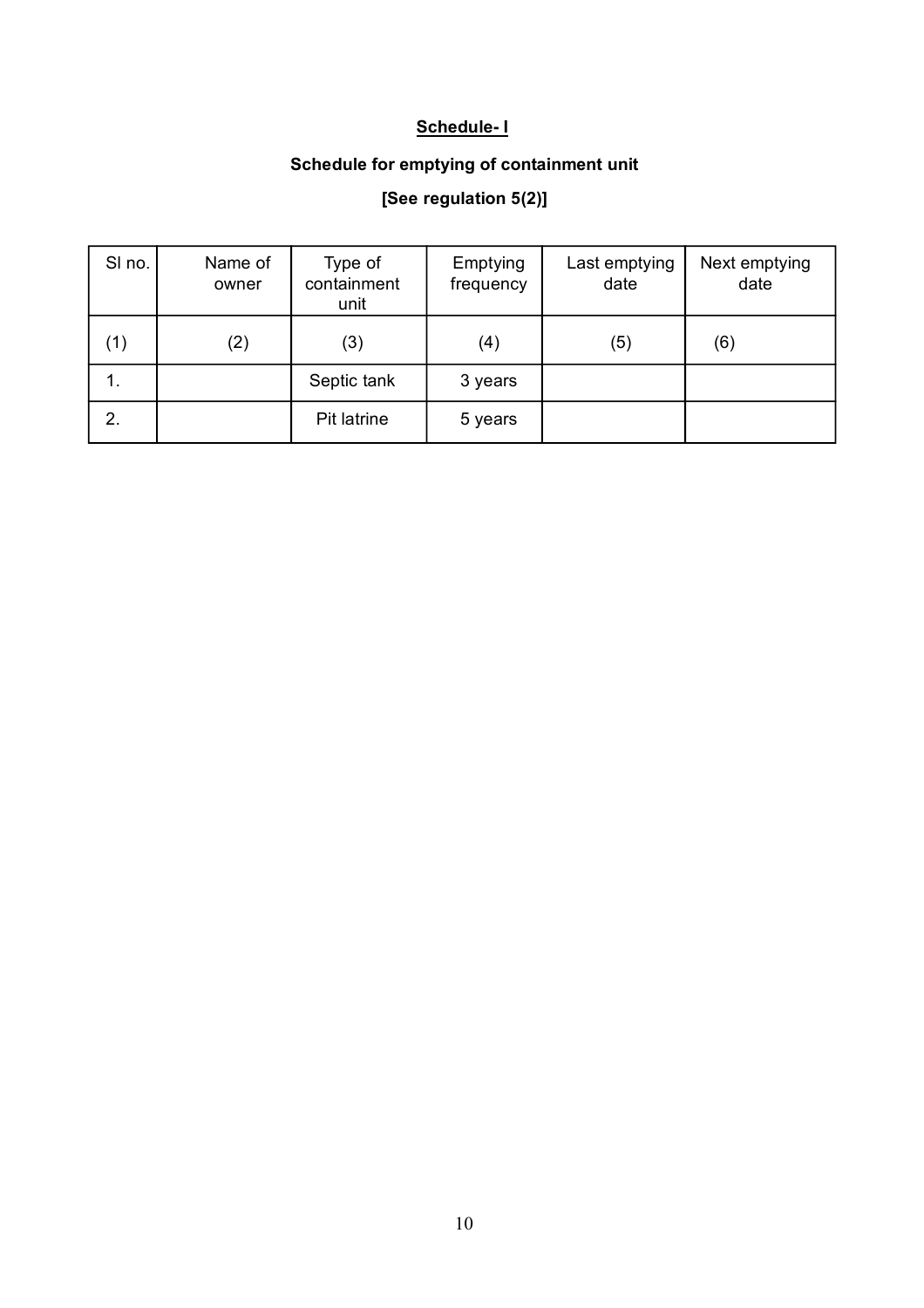# **Schedule-II**

## **Penalties and fines**

[See regulations 4, , 6(5), 8, 13(2), 14 and 19(3)]

| SI. No.        | Description                                                        | Regulations    | Penalty<br>or any other<br>penal action<br>(In Rupees) | Indicative fines<br>(in Rupees) |
|----------------|--------------------------------------------------------------------|----------------|--------------------------------------------------------|---------------------------------|
| 1              | Unscientific design and construction<br>of containment unit        | $\overline{4}$ |                                                        | 200                             |
| 1.1            | Continuing breach 2nd instance                                     | 4              |                                                        | 200                             |
| 1.2            | Continuing breach 3 <sup>rd</sup> and subsequent                   | $\overline{4}$ | Seizure of<br>property                                 | 30 per day                      |
| $\overline{2}$ | Direct discharge of sewage into drain<br>or road or open area      | $\overline{4}$ |                                                        | 200                             |
| 2.1            | Continuing breach 2 <sup>nd</sup> instance                         | $\overline{4}$ |                                                        | 200                             |
| 2.2            | Continuing breach 3 <sup>rd</sup> and subsequent                   | 4              | Seizure of<br>property                                 | 30 per day                      |
| 3              | Plying of septage transport vehicle<br>without registration        | 8              |                                                        | 200                             |
| 3.1            | Continuing breach 2 <sup>nd</sup> instance                         | 8              |                                                        | 200                             |
| 3.2            | Continuing breach 3 <sup>rd</sup> and subsequent                   | 8              | Seizure of<br><b>STV</b>                               | 30 per day                      |
| $\overline{4}$ | Noncompliance to attend accidental<br>spillage                     | 13             |                                                        | 200                             |
| 4.1            | Continuing breach 2 <sup>nd</sup> instance                         | 13             |                                                        | 200                             |
| 4.2            | Continuing breach 3rd and subsequent                               | 13             | Seizure of<br><b>STV</b>                               | 30 per day                      |
| 5              | Discharge of untreated septage<br>from treatment plant             | 14             |                                                        | 200                             |
| 5.1            | Continuing breach 2 <sup>nd</sup> instance                         | 14             |                                                        | 200                             |
| 5.2            | Continuing breach 3 <sup>rd</sup> and subsequent                   | 14             | Seizure of<br>property                                 | 30 per day                      |
| 6              | Plying of septage transport vehicle<br>without valid certification | 6(5)           |                                                        | 200                             |
| 6.1            | Continuing breach 2 <sup>nd</sup> instance                         | 6(5)           |                                                        | 200                             |
| 6.2            | Continuing breach 3rd and subsequent                               | 6(5)           | Seizure of<br><b>STV</b>                               | 30 per day                      |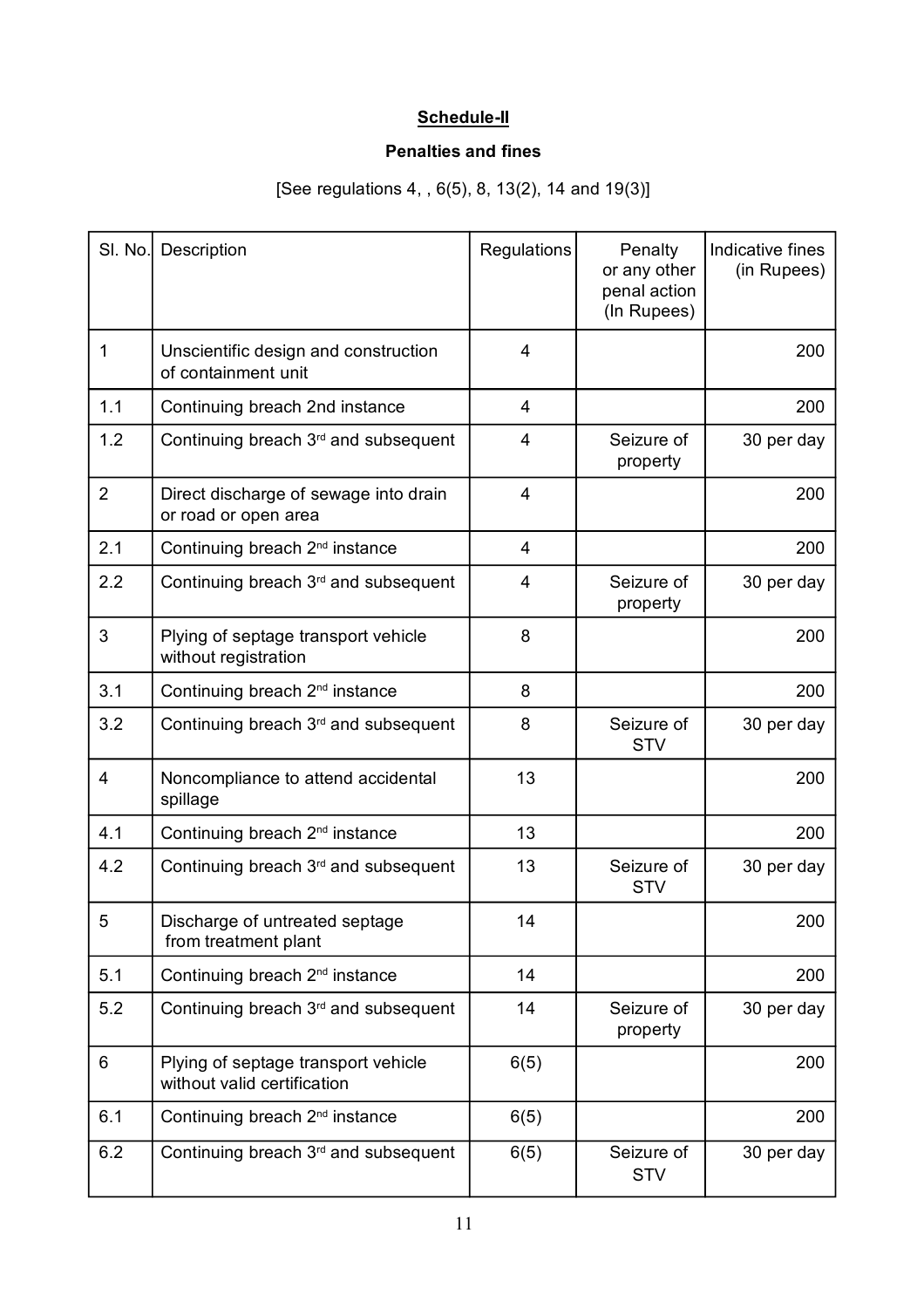## **Schedule-III**

## **[See Regulation 21]**

## **Reference documents**

Latest edition of the following documents maybe used by the ULB for guidance:

- 1. IS: 2470 1985, Indian Standard Code of Practice for Installation of Septic Tanks and Disposal of Septic Tank Effluent, Bureau of Indian Standards.
	- (a) (Part I) Design Criteria and Construction.
	- (b) (Part II) Secondary Treatment and Disposal of Septic Tank Effluent.
- 2. National Urban Sanitation Strategy, 2008, Ministry of Urban Development, Government of India.
- 3. Advisory Note: Septage Management in Urban India, 2013, Ministry of Urban Development, Government of India.
- 4. Manual on Sewerage and Sewage Treatment Systems, 2013, Central Public Health Engineering and Environmental Organization, Government of India.
- 5. Odisha Urban Sanitation Policy, 2017, Housing and Urban Development Department, Government of Odisha.
- 6. Odisha Urban Sanitation Strategy, 2017, Housing and Urban Development Department, Government of Odisha.
- 7. National Faecal Sludge and Septage Management Policy, 2017, Ministry of Housing and Urban Affairs, Government of India.
- 8. Septage Management: A Practitioner's Guide, 2017, Government of India.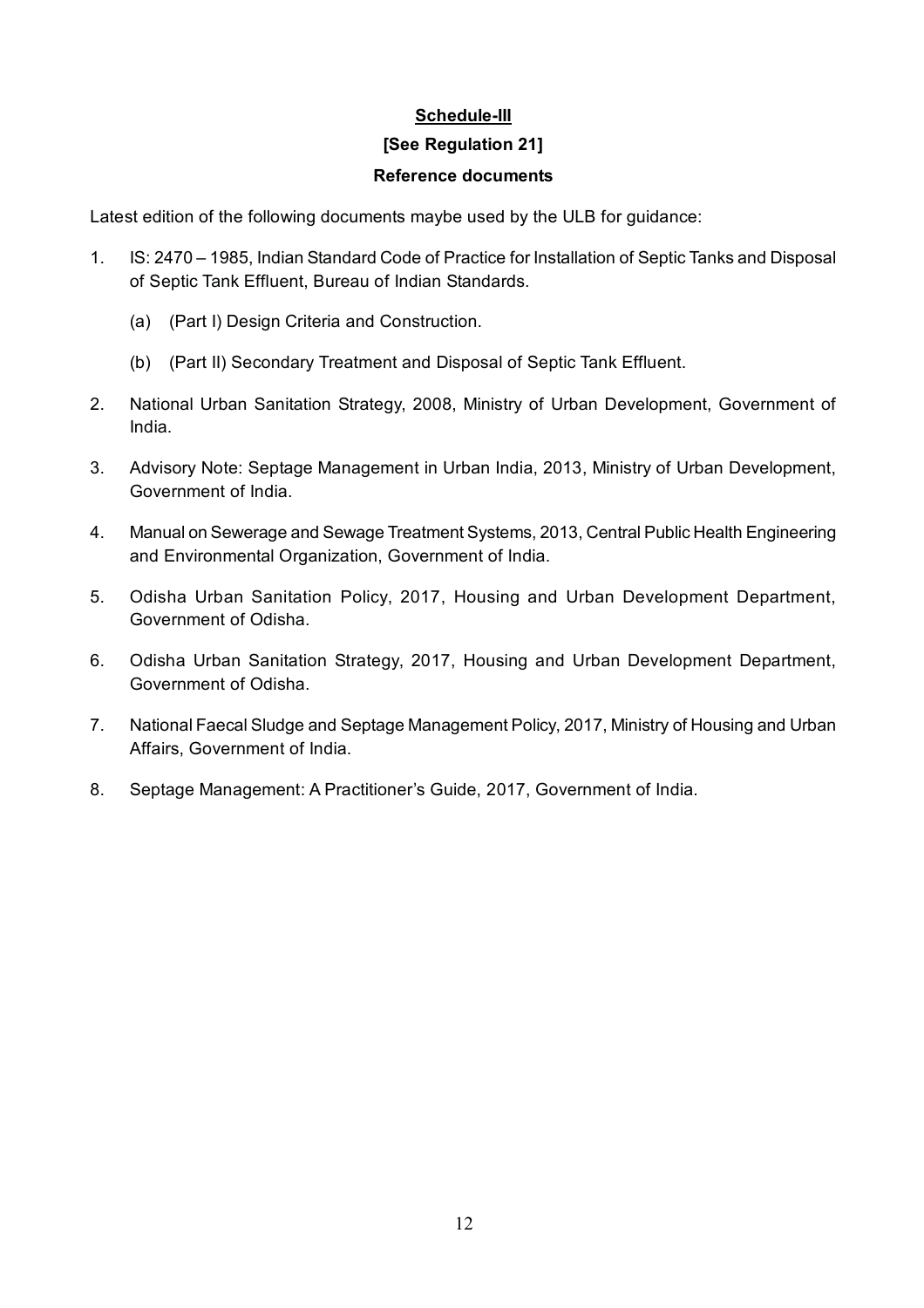# **Appendix Form-I [See regulation 4(3)] Money Receipt**

| Received a sum of Rs    |                                                                     | only                 |
|-------------------------|---------------------------------------------------------------------|----------------------|
| on (date) from Sri/Smt. |                                                                     | resident of Ward No. |
| (address)               | towards the cost of desludging under Regulation 4(3)                |                      |
|                         | of the Faecal Sludge and Septage Management Regulations, 2018 dated |                      |
| of the Corporation.     |                                                                     |                      |

**(Signature of Receiving officer)**

**Bhubaneswar Municipal Corporation**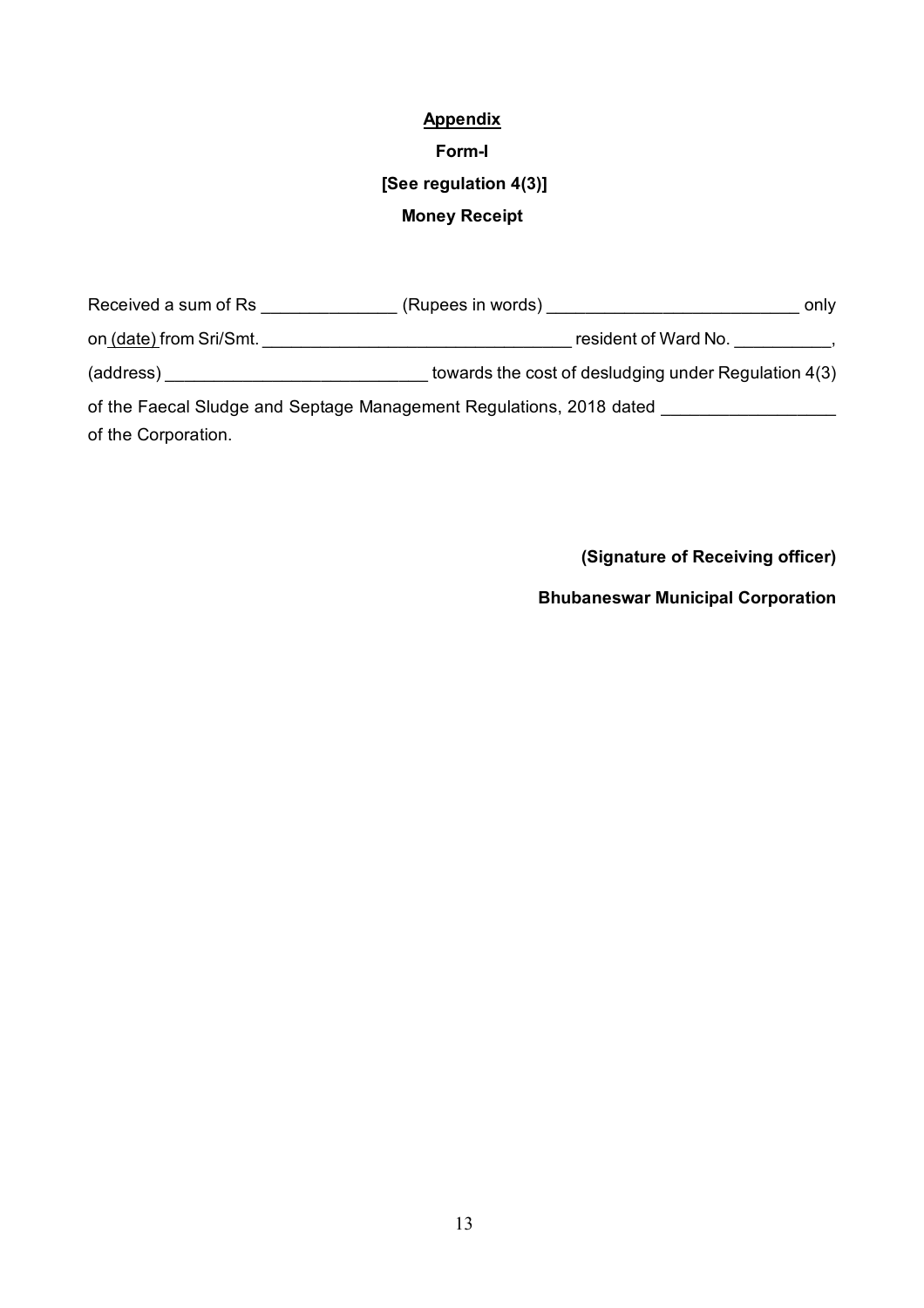# **Form-II [See regulation6(1)]**

# **Application for registration of STV**

| 1.  | Name of the applicant (owner of STV):                                                                                                                                                                                                                            |
|-----|------------------------------------------------------------------------------------------------------------------------------------------------------------------------------------------------------------------------------------------------------------------|
| 2.  | Nationality: Indian Other Mational Community: Indian Other Mational Community: Indian Other Mation Community:                                                                                                                                                    |
| 3.  |                                                                                                                                                                                                                                                                  |
|     | Address for correspondence:                                                                                                                                                                                                                                      |
| 4.  | Copy of PAN card of the Owner                                                                                                                                                                                                                                    |
| 5.  | Copy of Aadhaar card of the Owner _________________________(Only in case of individuals)                                                                                                                                                                         |
| 6.  | Telephone No.: (O)__________________________Mobile No. and Email ID________________________________                                                                                                                                                              |
| 7.  | Registration No. of Vehicle: (Attach copy)                                                                                                                                                                                                                       |
| 8.  |                                                                                                                                                                                                                                                                  |
|     | 9. Vehicle Capacity: __________________________________(Litres)                                                                                                                                                                                                  |
|     | 10. Period for which the pollution certificate of the vehicleisvalid: (Attach copy)                                                                                                                                                                              |
|     | 12. Period for which the insurance of the vehicle is valid: (Attach copy)                                                                                                                                                                                        |
|     | 13. Fitness of the vehicle valid up to: (Attach copy)                                                                                                                                                                                                            |
|     | 14. Whether STV fitted with GPS (Yes/No):                                                                                                                                                                                                                        |
| 15. | Details of the vehicles indicating model, type, capacity, leak proof, odour and spill proof having<br>proper vacuum/ suction and discharging arrangement (Document proof of any may been<br>closed). (Please mention for all the cesspool / desludging vehicles) |
|     |                                                                                                                                                                                                                                                                  |
|     |                                                                                                                                                                                                                                                                  |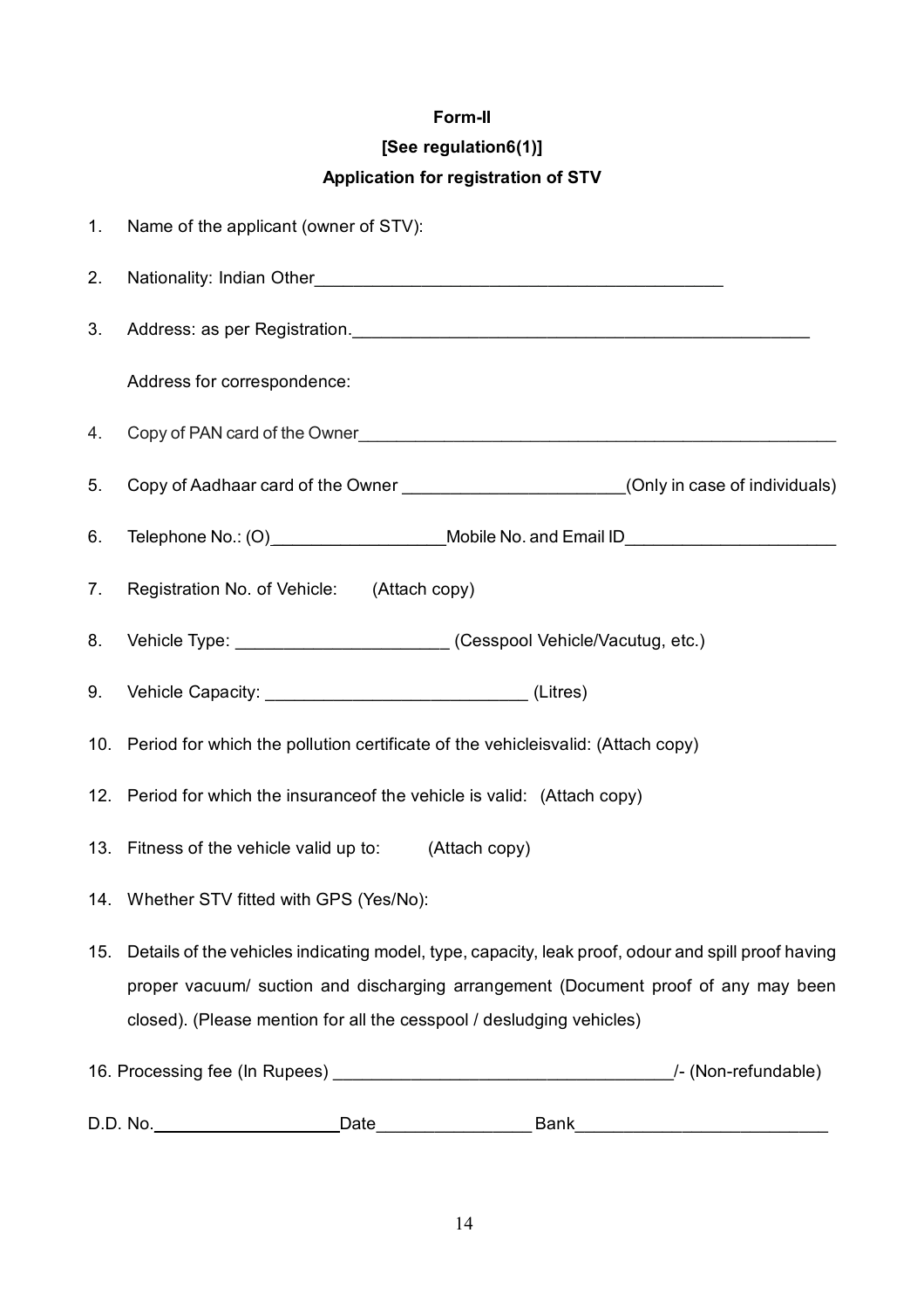I/We certify that information given by me/us in column1 to14 are true to the best of my knowledge and belief. I also certify that I have read and understood the attached terms and conditions of RFA, all the Regulations, policies and guidelines of septage and agree to abide by them. I agree that I will ensure safe disposal of sludge or septage at designated site. I agree that if any information given by me is found wrong the application for license will be liable for penalties / suspension / cancellation at any time.

Place:

| Date:                                                             | *Signature(s) of the applicant(s) |
|-------------------------------------------------------------------|-----------------------------------|
| NB: * In case of joint ownership, any one of the owner may apply. |                                   |
| Checklist of documents attached:                                  | Date:                             |
| 1.                                                                |                                   |
| 2.                                                                |                                   |
| 3.                                                                |                                   |
|                                                                   |                                   |
| <b>Acknowledgement</b>                                            |                                   |
| <b>Bhubaneswar Municipal Corporation</b>                          |                                   |
| No.                                                               | Date                              |
|                                                                   |                                   |
|                                                                   |                                   |
|                                                                   |                                   |

Place:

Date: Date: Seal and signature of authorised officer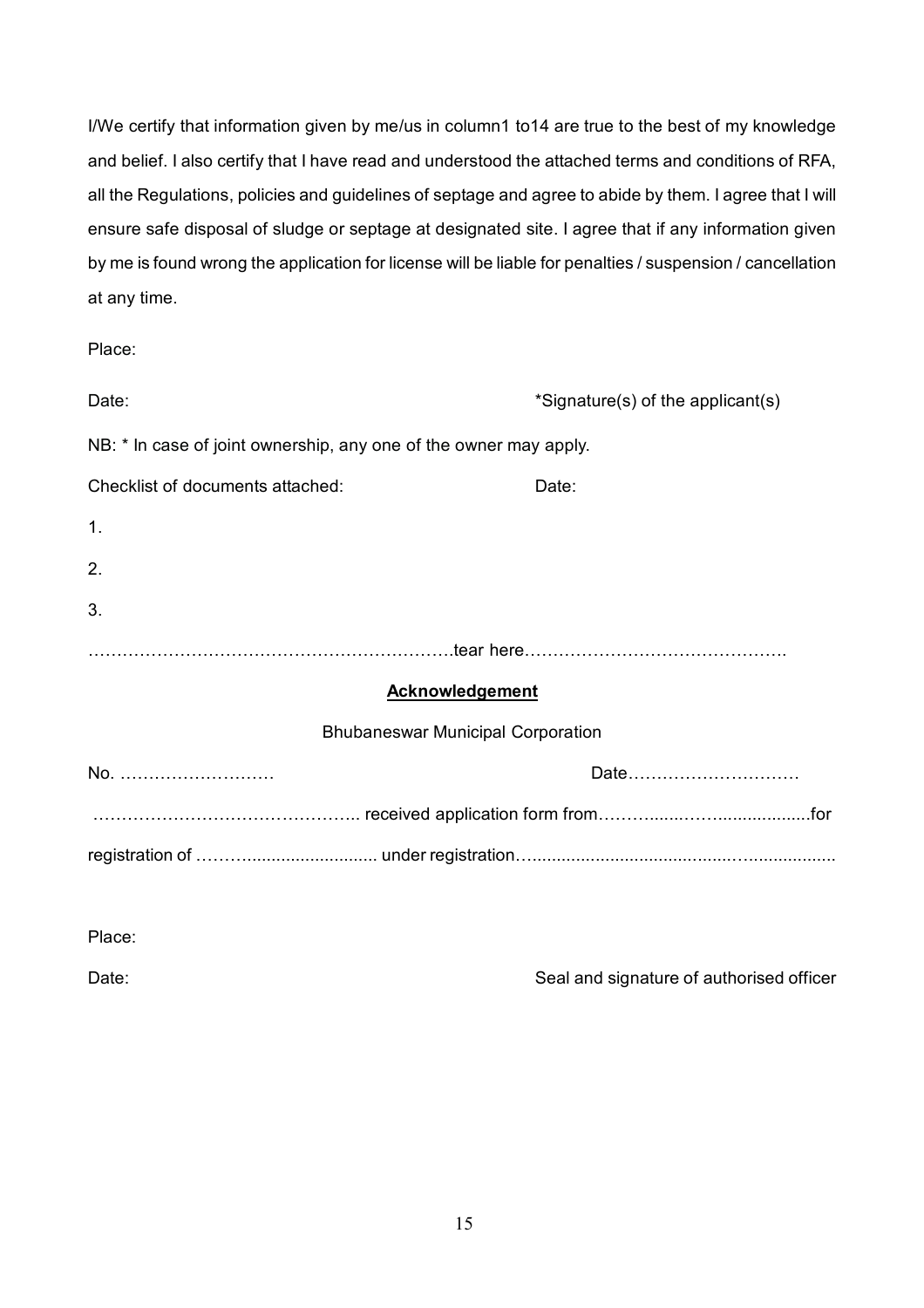## **Form-III**

## **[See regulation 6(2)]**

## **Registration Certificate for STV**

## **STV registration with\_\_\_\_\_\_\_\_\_ Corporation**

**No. ............................... .Date: .........................**

[Reference: Application No............................... Date: .........................]

In pursuance of the provisions contained in the Bhubaneswar Municipal Corporation Faecal Sludge and Septage Management Regulations, 2018, the special permit conditions accompanying this permit is hereby granted to:

| (1) |           |
|-----|-----------|
|     |           |
|     |           |
|     |           |
| (5) | CAPACITY: |

*(Please issue a separate permit for each of vehicle)*

for the transportation of septage within Corporation area and up to the designated site.

- (i) This Certificate is based on information provided in the STV operator registration application which constitutes the Registration Certificate for STV.
- (ii) This certificate is valid for five years from the date of issue but may be suspended or revoked for non-Compliance of conditions set forth in Faecal Sludge and Septage Management Regulations, 2018 andviolations of provisions of any Act, Rules and Regulations relating to the operation of Septage System or in cases of safety protocols not being adhered to or in case of non-permitted disposals.
- (iii) The original certificate shall be produced on demand by the authorized personnel of the Corporation.

## **PERIOD OF VALIDITY: FROM DATE OF ISSUE UPTO ..........................**

Note:This registration certificate does not replace or supplement the requirements under The Motor Vehicle Act.

Date: \_\_\_\_\_\_\_\_\_\_\_ Seal and signature of authorized officer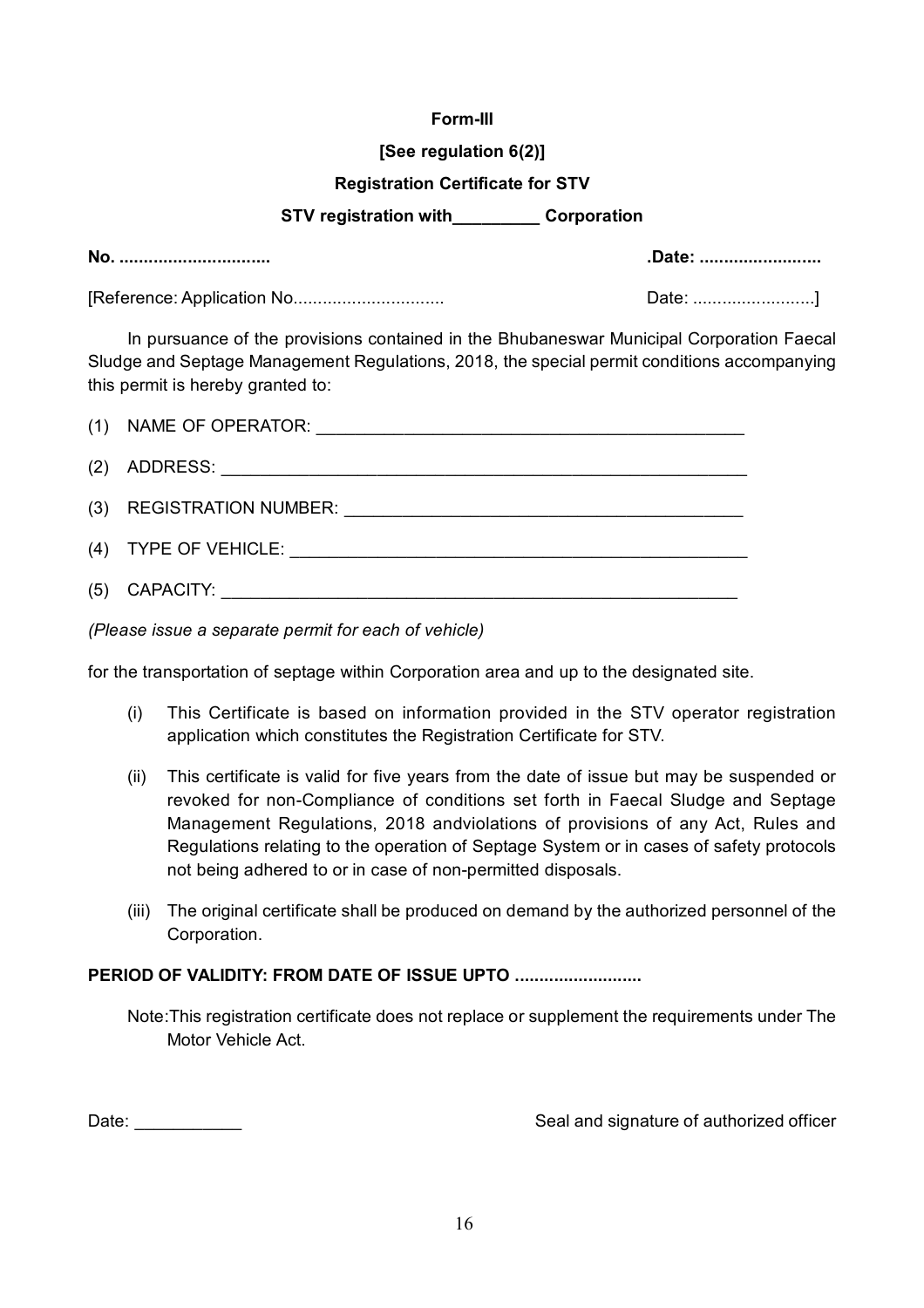## **Form-IV**

## **[See regulation 8(2)]**

## **Register showing the details of the vehicle**

- 1. Name of the applicant (owner of STV):
- 2. Address: as perRTO Registration. \_\_\_\_\_\_\_\_\_\_\_\_\_\_\_\_\_\_\_\_\_\_
- 3. RTO Registration No. of Vehicle:
- 4. Vehicle Model: \_\_\_\_\_\_\_\_\_\_\_\_\_\_\_\_\_
- 5. Vehicle Capacity: \_\_\_\_\_\_\_\_\_\_\_\_\_\_\_(Litres)
- 6. Road tax paid up to:  $\frac{1}{2}$
- 7. Pollution certificate of the vehicle valid up to:
- 8. Insurance of the vehicle valid up to:
- 9. Fitness of the vehicle valid up to:
- 10. Vehicle, whether fitted with GPS (Yes/No):

Seal and signature of authorised officer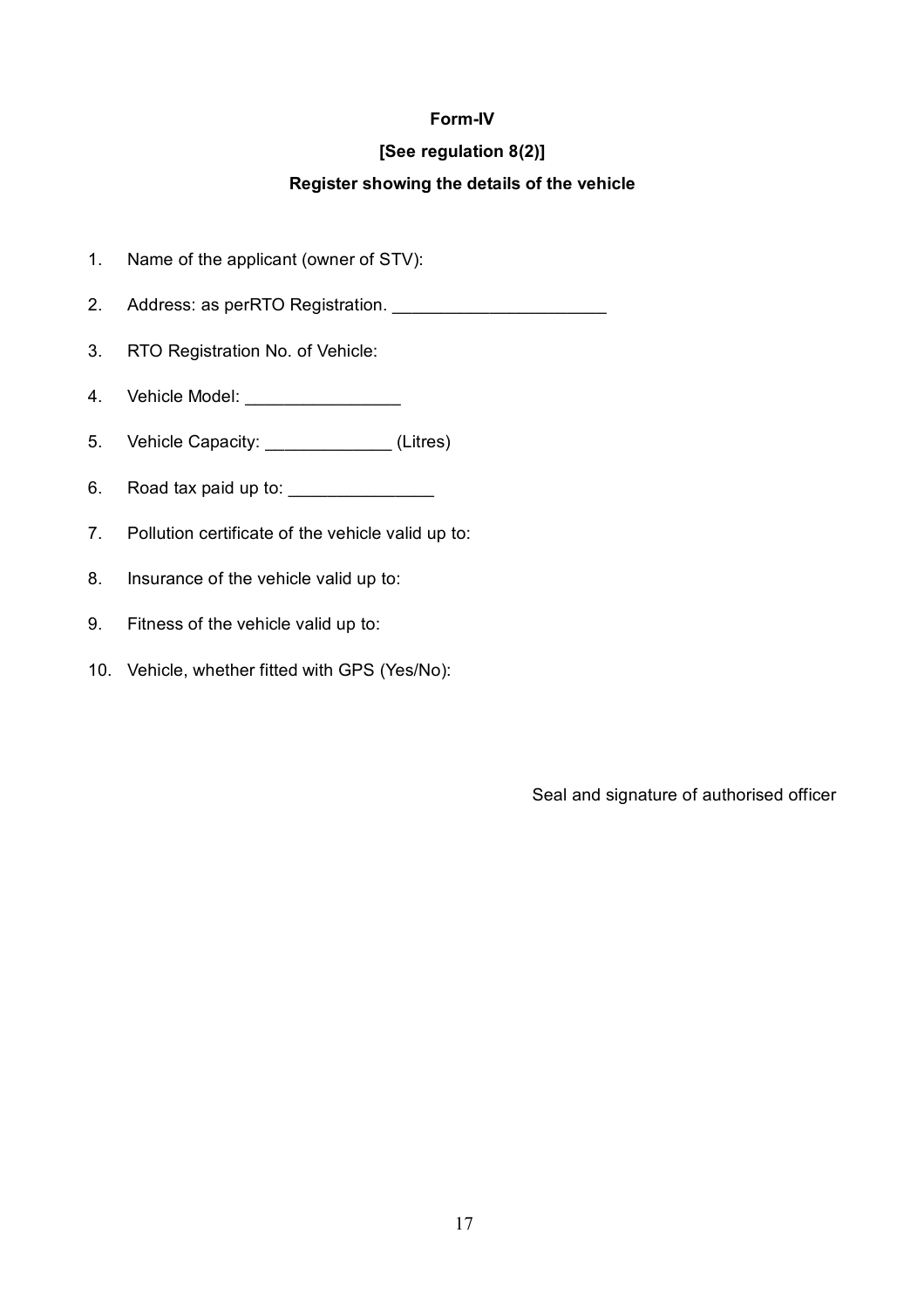## **Form-V**

## **[See regulation 10(1)]**

## **Application for License of Operator Bhubaneswar Municipal Corporation**

To

Self-attested copy of recent passport size photograph to be attached

Commissioner

Bhubaneswar Municipal Corporation

Madam/Sir,

I hereby apply for issue of license for operation of the following (strike out whichever not applicable):

- (i) Septage Transport Vehicle
- (ii) Septage Treatment Plant/Faecal Sludge Treatment Plant

# **Particulars to be furnished by the applicant**

| $\mathbf 1$    | Full name                                      |                                                                                                                       |
|----------------|------------------------------------------------|-----------------------------------------------------------------------------------------------------------------------|
| 2.             | Son/Daughter/Wife of                           | <u> 2002 - Jan James James James James James James James James James James James James James James James James J</u>  |
| 3.             | Permanent address (in case of individual)      |                                                                                                                       |
|                |                                                |                                                                                                                       |
| 4.             | Mobile No.                                     | <u> 1989 - Johann John Harry, mars eta bainar eta industrial eta eta eta erroman eta erroman erroman erroman ezk</u>  |
| 5 <sub>1</sub> | E-mail ID                                      |                                                                                                                       |
| 6.             | <b>Current address</b>                         |                                                                                                                       |
|                |                                                |                                                                                                                       |
| 7.             | Date of birth (proof to be enclosed)           | <u> 2001 - Jan Jan James, mars and de la participation de la participation de la participation de la participatio</u> |
| 8.             | Educational qualification                      | <u> 1989 - Johann John Stein, mars eta biztanleria (</u>                                                              |
| 9.             | Proof of identity                              | <u> 1989 - Johann John Barn, mars ar yw y cynnwys y cynnwys y cynnwys y cynnwys y cynnwys y cynnwys y cynnwys y c</u> |
|                | 10. Fee paid towards processing of application |                                                                                                                       |

## **Note: Strike out whichever is not relevant**

I hereby certify that the information provided herein is true to the best of my knowledge. Any modification shall be informed by me to the Corporation, within ten working days of any such change.

**Place:** \_\_\_\_\_\_\_\_\_\_\_\_\_\_

Date: <u>Date:</u> **Date: Date: Signature of applicant** 

Self-attested copy of recent passport size photograph to be attached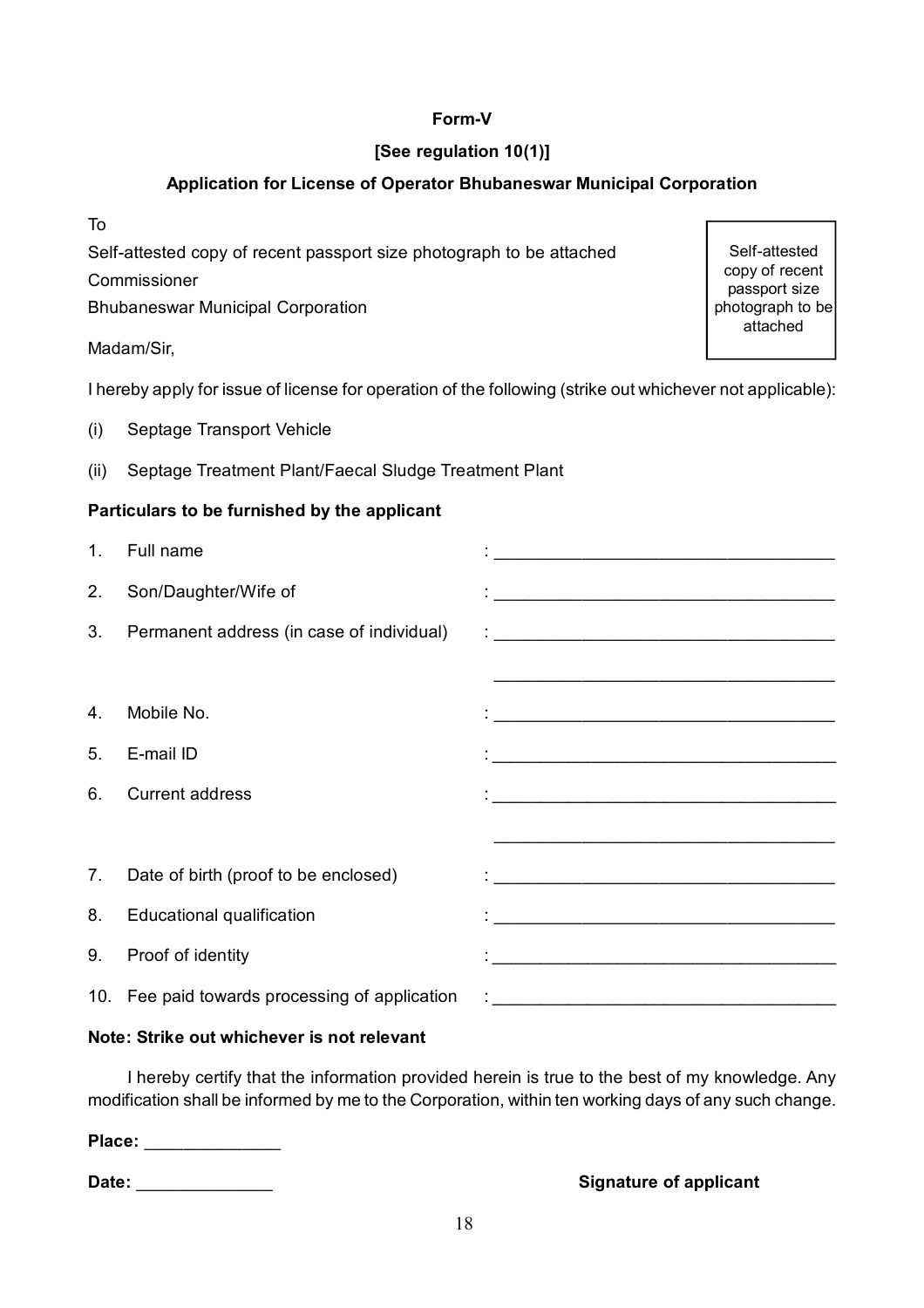## **Form-VI**

## **See regulations10(2)]**

## **License for Operator of STV**

## **License for Operator from Bhubaneswar Municipal Corporation**

|     |                                                                                                                                                                                 | Date:   |
|-----|---------------------------------------------------------------------------------------------------------------------------------------------------------------------------------|---------|
|     | [Reference: Application No. ______________/Date: _______________________________                                                                                                |         |
|     | In pursuance of the provisions contained in the Bhubaneswar Municipal Corporation Faecal<br>Sludge and Septage Management Regulations, 2018, this license is hereby granted to: |         |
| (6) |                                                                                                                                                                                 |         |
| (7) |                                                                                                                                                                                 |         |
|     | Septage/Faecal Sludge Treatment Plant)                                                                                                                                          | (STV or |

for the transportation/treatment of septage within the Corporation area.

- (i) This License is based on information provided in the application.
- (ii) This certificate is valid for five years from the date of issue but may be suspended or revoked for non-Compliance of conditions set forth in Faecal Sludge and Septage Management Regulations, 2018 and for violations of provisions of any Act, Rules and Regulations relating to the operation of Septage System or in cases of safety protocols not being adhered to or in case of non-permitted disposals.
- (iii) The original license shall be produced on demand by the authorized personnel of the Corporation.

PERIOD OF VALIDITY: FROM DATE OF ISSUE UPTO ..........................

Date: \_\_\_\_\_\_\_\_\_\_\_\_ Seal and signature of authorized official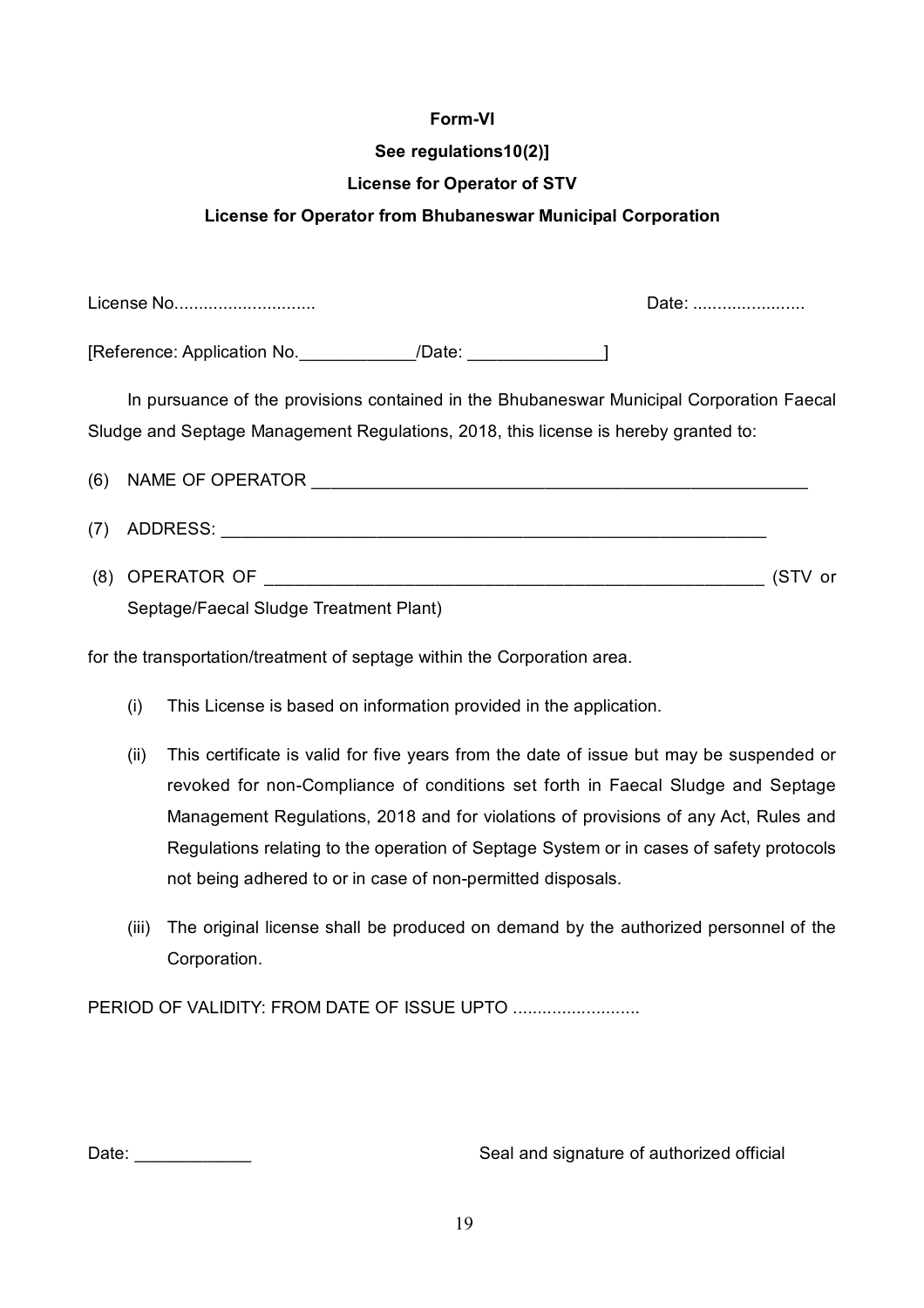**Form-VII**

[See regulation 11(3)] **[See regulation 11(3)]**

Register on disposal of faecal sludgeBhubaneswar Municipal Corporation **Register on disposal of faecal sludgeBhubaneswar Municipal Corporation**

Vehicle No.: \_\_\_\_\_\_\_\_\_\_\_\_\_\_\_\_\_\_\_\_\_\_\_\_\_\_Registration Certification No. (issued by Corporation): \_\_\_\_\_\_\_\_\_\_\_\_\_\_\_\_\_ Registration Certification No. (issued by Corporation): Vehicle No.:

| Remarks                                                          | $\widehat{\mathsf{z}}$                                          |  |  |  |  |  |  |  |  |  |
|------------------------------------------------------------------|-----------------------------------------------------------------|--|--|--|--|--|--|--|--|--|
| of operator<br>signature<br>Name &                               | $\widehat{\infty}$                                              |  |  |  |  |  |  |  |  |  |
| signature of<br>driver<br>Name &                                 | $\widehat{\Xi}$                                                 |  |  |  |  |  |  |  |  |  |
| Name & ID<br>number<br>sanitary<br>worker                        | (iii)                                                           |  |  |  |  |  |  |  |  |  |
| septage is<br>disposed<br>Location<br>where                      | $\widehat{\mathbf{U}}_{\mathbf{U}}^{\left( \mathbf{U}\right) }$ |  |  |  |  |  |  |  |  |  |
| Time at<br>which<br>disposed                                     | $\widehat{z}$                                                   |  |  |  |  |  |  |  |  |  |
| and signa-<br>ture of<br>customer<br>Name,<br>address            | $\widehat{\epsilon}$                                            |  |  |  |  |  |  |  |  |  |
| collected<br>(in litre)<br>Quantity<br>septage<br>$\mathfrak{b}$ | $\sum$                                                          |  |  |  |  |  |  |  |  |  |
| Location<br>from which<br>septage<br>collected                   | $\widehat{\mathbf{f}}(i\mathbf{0}) = \mathbf{0}$                |  |  |  |  |  |  |  |  |  |
| which<br>collected<br>Time at                                    | ⊜                                                               |  |  |  |  |  |  |  |  |  |
| Date                                                             | $\widehat{=}$                                                   |  |  |  |  |  |  |  |  |  |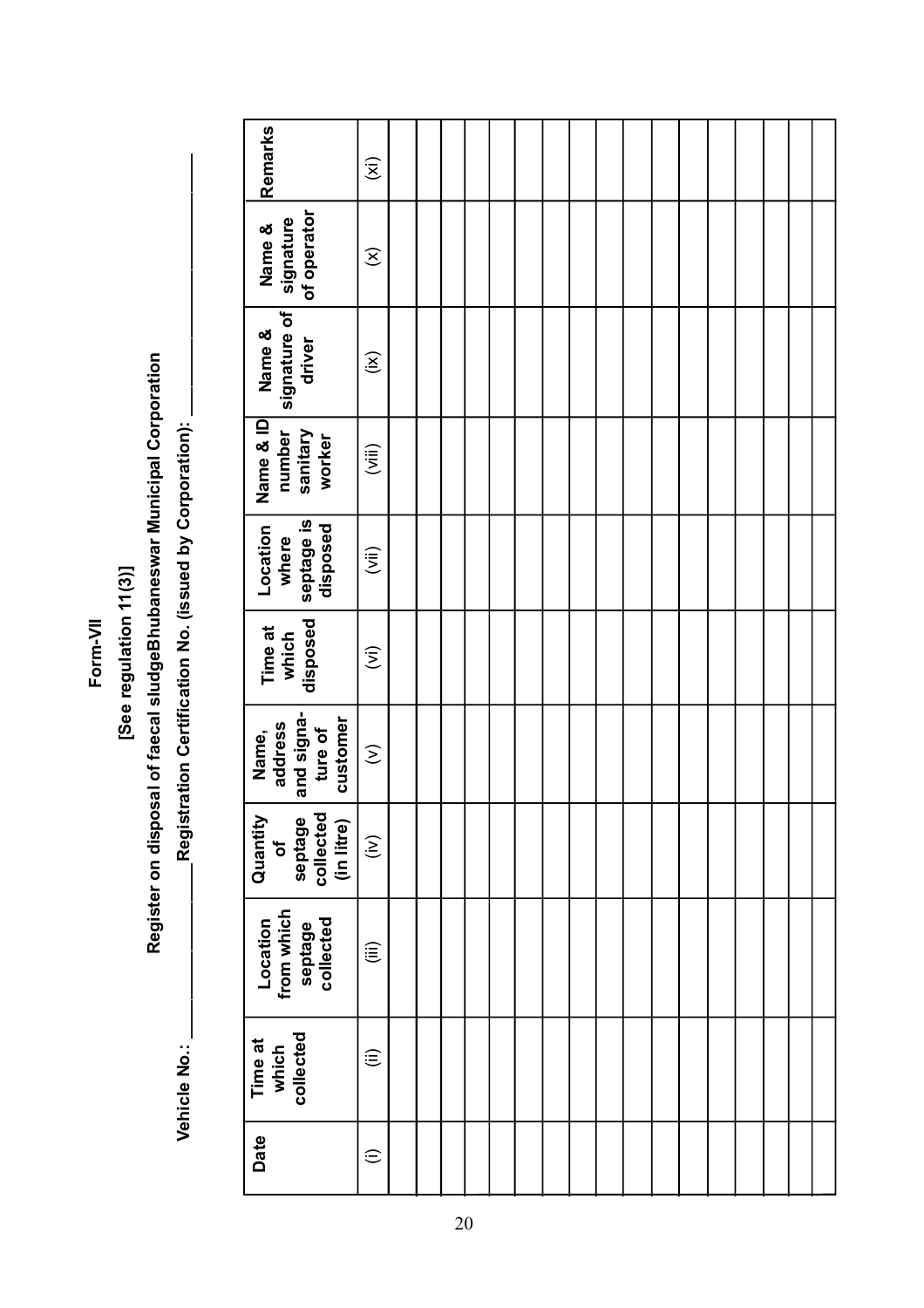#### **Form-VIII [See regulation 20] Form of Memorandum of Appeal preferred before the Appellate Authority**

Before the "Appellate Authority"

.................................................................................(Designation)

- 1. Full name of the Appellant:
- 2. Address of the Appellant:
- 3. Particulars of the Municipal Officer

who issued order appealed against:

- 4. Date of receipt of the order appealed against:
- 5. Last date for filing of the appeal:
- 6. Particulars of information:
	- a. Subject matter of the appeal in brief: [Attach copy of the order appealed against]
	- b. Grounds for the appeal:

(Details if any to be enclosed in separate sheet)

## **Verification**

I, Let a provide the appellant, son/daughter/wife of  $\overline{a}$ hereby declare that the particulars furnished in the appeal are to the best of my knowledge and belief, true and correct and that I have not suppressed any material fact.

Signature of the Appellant

Place:

Date:

List of documents submitted as enclosure:

1.

2.

………………………………………………………. tear here………………………………………….........

## **Acknowledgement**

No. Date:

Received Memorandum of Appeal along with enclosure from …………………........…………….

Place:

Date:

## **By order of the Bhubaneswar Municipal Corporation Sj. Shubham Saxena, IAS**

# **Commissioner**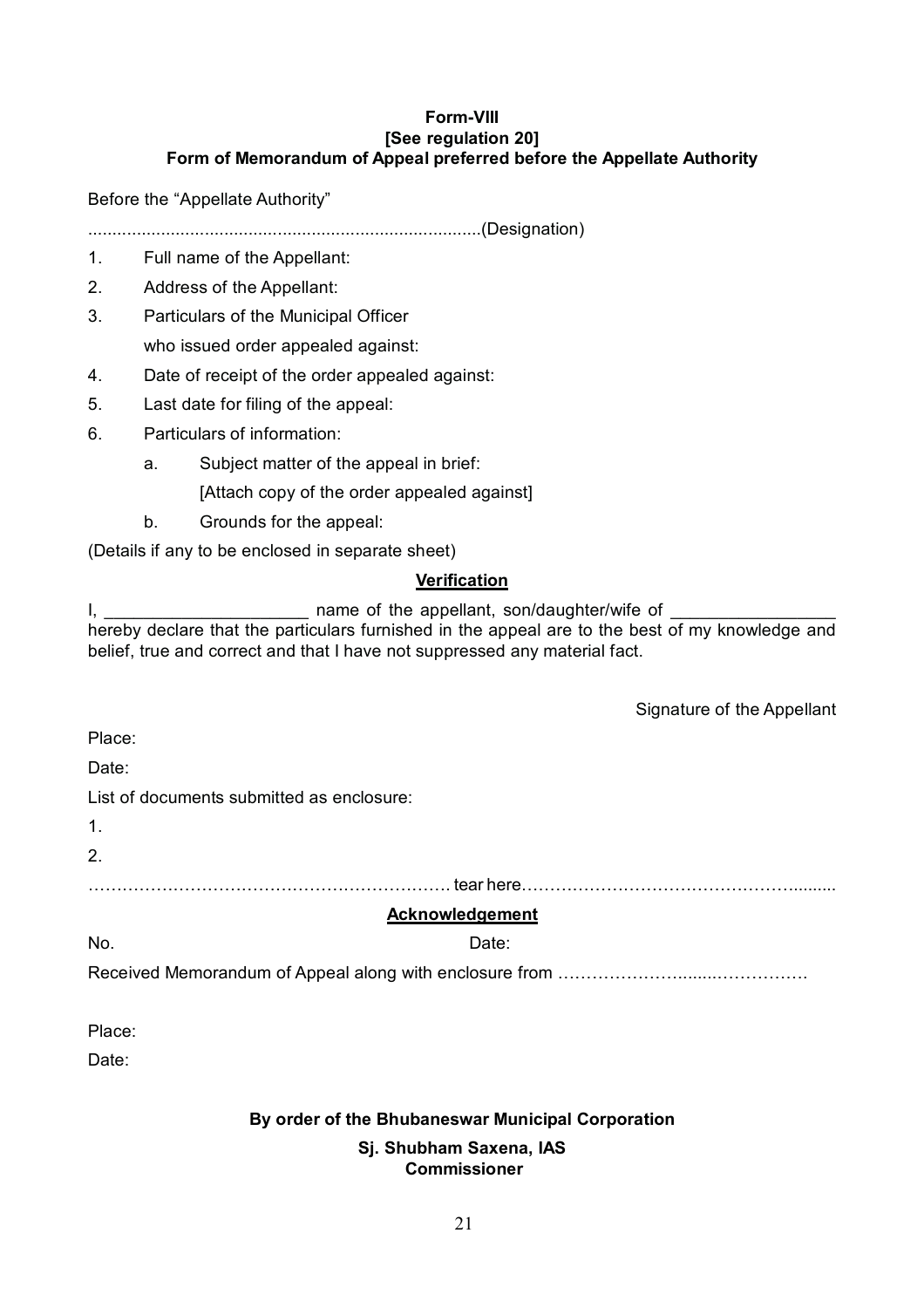#### $ra$ ନଯୁକ୍ତ ମଇଳା ଓ ପଚାମଇଳା ପରିଚାଳନା ବିନିୟମ, ୨୦୧୮

#### ଭବନେଶର ମହାନଗର ନିଗମ

^õ.......................................ZûeòL............................ 2139 14/01/2019 $XXXX$ -II-ଏସବିଏସି $85^\circ$ ୍ମାମ୍ $89^\circ$ 

#### ଅଧିସୂଚନା

ଓଡିଶା ମହାନଗର ନିଗମ ଆଇନ, ୨୦୦୩ (୨୦୦୩ର ଓଡିଶା ଆଇନ ୧୧) ର ଧାରା ୫୧୮, ୫୧୯, ୬୫୮ ଓ ୬୫୯ ଦାରା ଅପିତ କ୍ଷମତା ବଳରେ ଭୁବନେଶ୍ୱର ମହାନଗର ନିଗମ ଏତଦ୍ୱାରା ଉପରୋକ୍ତ ଆଇନର ଉଦ୍ଦେଶ୍ୟ ସାଧନ ନିମିତ୍ତ ରାଜ୍ୟ ସରକାରଙ୍କର ଦ୍ୱାରା ଅନୁମୋଦିତ ଓ କାଏମ ହୋଇଥିବା ଭ୍ରବନେଶ୍ୱର ମହାନଗର ନିଗମ ଅଧିନରେ ମଳଯୁକ୍ତ ମଇଳା ଓ ପଚାମଇଳା ପରିଚାଳନା ବିନିୟମ, ୨୦୧୮ ପ୍ରସ୍ତୁତ କରିଛନ୍ତି ।

#### **\_eòùz\-1**

- $1.$  ସଂକ୍ଷିସ୍ତ ଶିରୋନାମ, ବିସ୍ତାର ଓ ପାରୟ :-
	- ୧ ) ଏହି ବିନିୟମ ଭ୍ରବନେଶ୍ୱର ମହାନଗର ନିଗମ ମଳଯୁକ୍ତ ମଇଳା ଓ ପଚା ମଇଳା ପରିଚାଳନା ବିନିୟମ, ୨୦୧୮ ଭାବରେ ପରିଚିତ ହେବ ।
	- ୨ ) ଏହି ବିନିମୟ ଭ୍ରବନେଶ୍ୱର ମହାନଗର ନିଗମ ଅଧିନରେ ଥିବା ଅଞ୍ଚଳରେ କାର୍ଯ୍ୟକାରୀ ହେବ ।
	- ୩) ଓଡିଶା ରାଜପତ୍ରେ ପ୍ରକାଶ ପାଇବା ତାରିଖ ଠାର୍ ଏହା କାର୍ଯ୍ୟକାରୀ ହେବ ।
- $9.$  (୧) ପରିଭାଷା ଏହି ବିନିୟମରେ, ଯଦି ପ୍**ସଙ୍ଗ ଅନ୍ୟଥା ଆବଶ୍ୟକ କର୍ ନ ଥାଏ:-**
	- କ) 'ଆଇନ' ଅର୍ଥ ଓଡ଼ିଶା ମହାନଗର ନିଗମ ଆଇନ, ୨୦୦୩ (୨୦୦୩ର ଓଡ଼ିଶା ଆଇନ ୧୧);
	- ଖ) 'ପ୍ରାଧିକୃତ ଅଧିକାରୀ' ଅର୍ଥ କମିଶନର ଅଥବା ତାଙ୍କ ପକ୍ଷର୍ ଲିଖିତ ଭାବେ ପ୍ରାଧିକୃତ ନିଗମର ଯେ କୌଣସି ଅଧିକାରୀ;
	- ଗ) 'ଧାରଣ କରିବା ୟୁନିଟ' ଅର୍ଥ ଯେ କୌଣସି ଧାରଣ କରିବା ସ୍ଥାନ ଯେଉଁଠି ମଳପଙ୍କ ରହୁଥିବ ଏବଂ ଏହା ଗାତ, ବାୟୁ ଚଳାଚଳ କର୍ଥବା ଉନ୍ତ ଗାତ, ଦ୍ୱୈତ ଗାତ, ପାଣିଗାତ ଏବଂ ସଂଯୁକ୍ତ ଅଥବା ସଂଯୁକ୍ତ ହୋଇନଥିବା ମଳ ଶୋଧନ କୃଷ ଯାହାକି ପାଇଖାନା ସହିତ ସଂଯଲ୍ତ :
	- ଘ) 'ମହାନଗର ନିଗମ' ଅର୍ଥ ଭୁବନେଶ୍ୱର ମହାନଗର ନିଗମ;
	- ଡ) 'ନିଷ୍କାସନ' ଅର୍ଥ ମାର୍ଗଦର୍ଶିକା ଅନୁସାରେ ଉପଯୁକ୍ତ ପ୍ରକ୍ରିୟାରେ ଧାରଣ କରିବା ୟୁନିଟ୍ର ଜମା ହୋଇଥିବା ମଳପଙ୍କ ବା ପଚା ମଇଳା ବାହାର କରିବା:
	- ଚ) 'ବହିସ୍ରୋତ' ଅର୍ଥ ଧାରଣ କରିବା ୟୁନିଟ୍ର ମଳ ଶୋଧନ କ୍ରୁଷର୍ ବାହାର୍ଥିବା ବର୍ଜ୍ୟଜଳ ବା ଭାସମାନ ତରଳ ପଦାର୍ଥ;
	- ଛ) 'ସୁବିଧା' ଅର୍ଥ କୌଣସି ସ୍ଥାନ ବା ଅଞ୍ଚଳ ଯେଉଁଠାରେ ମଳପଙ୍କ ଧାରଣ କରିବା ୟୁନିଟ୍ର ଖାଲି କରାଯାଇ ପରିଚାଳନା କରାଯାଏ;
	- ଜ) 'ମଳପଙ୍କ' ଅର୍ଥ କଞ୍ଚା ବା ଅଧା ହଜମ ହୋଇଥିବା କାଦଅ ବା ଅର୍ଦ୍ଧକଠିନ ଅବସ୍ତ୍ରାରେ ସଂଗହୀତ ବର୍ଜ୍ୟବସ୍ତ ଓ କଳା ପାଣି, ମାଟିଆ ପାଣି ସହ ବା ବ୍ୟତୀତ;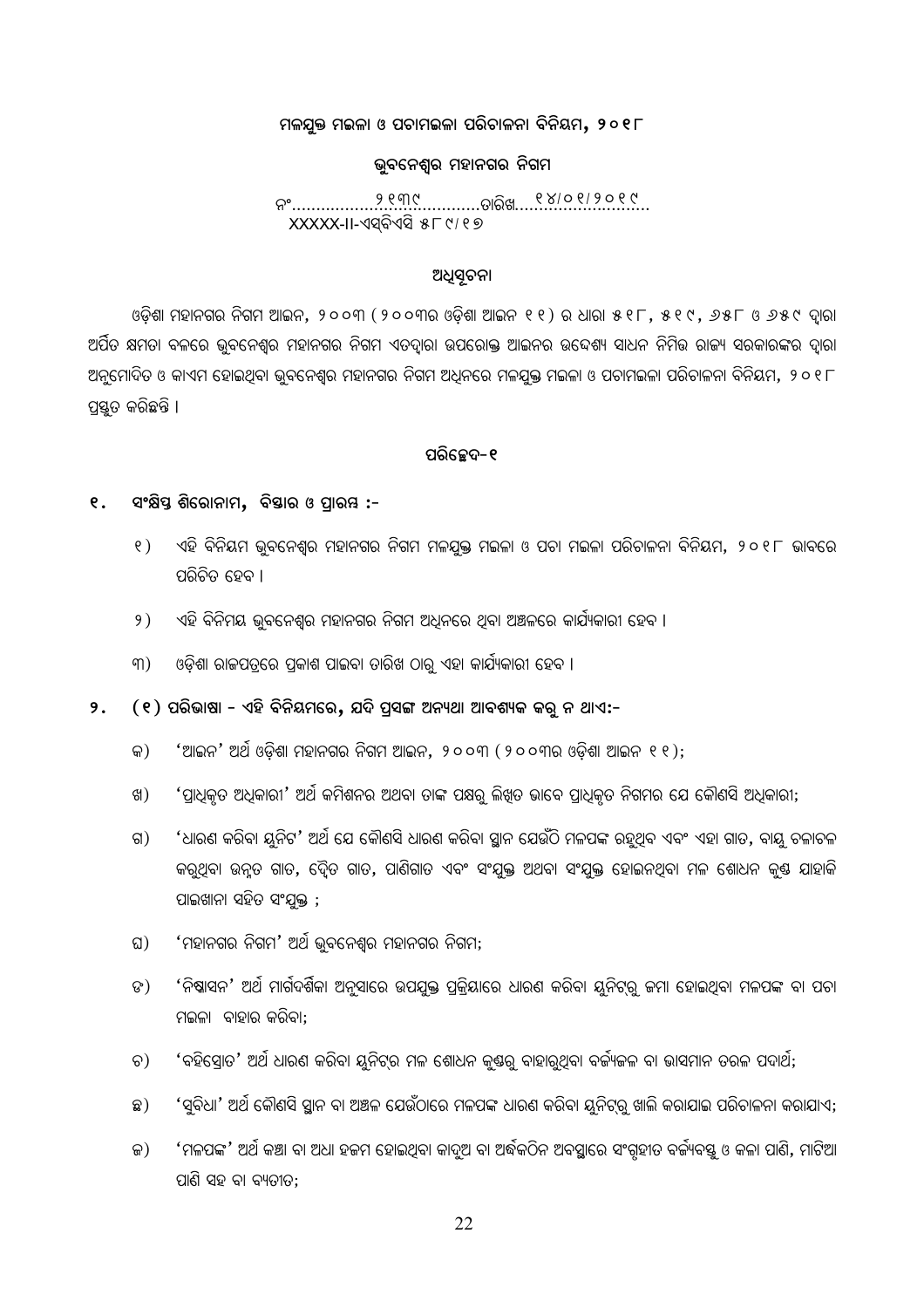- $\alpha$ ) 'ଫର୍ମ' ଅର୍ଥ ଏହି ବିନିୟମରେ ସଂଲଗ୍ଧ ହୋଇଥିବା ଫର୍ମ;
- ଞ) 'ପରିଚାଳନା କରିବା' ଅର୍ଥ ସ୍ଥାନାନ୍ତରଣ କରିବା, ଅଲଗା କରିବା, ପ୍ରକ୍ରିୟାକରଣ, ପୁନଃବ୍ୟବହାର ବା ବାହାର କରିଦେବା;
- ଟ) "ହସ୍ତ ଦ୍ୱାରା ସଫେଇ" ଅର୍ଥ କୌଣସି ବ୍ୟକ୍ତି ବା କର୍ମଚାରୀଙ୍କଦ୍ୱାରା, ଏଭଳି ବ୍ୟକ୍ତି ବା ନିୟୋଜକ ଯଥାସ୍ଥିତି ବର୍ତ୍ତମାନ ପ୍ରଚଳିତ ଅନ୍ୟ କୌଣସି ନିୟମ ଅନୁଗ୍ରହ ପୂରଣ ନକରି ଓ ସୁରକ୍ଷାକାରୀ ସାଜ ଓ ସଫାକରିବା ନିମନ୍ତେ ଅନ୍ୟାନ୍ୟ ଉପକରଣ ଓ ସୁରକ୍ଷା ପୂର୍ବାବଧାନ ଅବଲୟନ ସୁନିୟିତ ନକରି ଭୂଇଁତଳ ନଳା ବା ଧାରଣ କରିବା ଯୁନିଟ୍କୁ ସଫା କରିବା;
- O) 'ପରିଚାଳକ' ଅର୍ଥ ପାଧକତ ବ୍ୟକ୍ତିବିଶେଷ ବା ଅନ୍ଷାନ ଯିଏ ମଳପଙ୍କ ପରିଚାଳନା ଯାନ ବା ମଳପଙ୍କ ଶୋଧନ ସବିଧା ବା ଉଭୟର ପରିଚାଳନା ଓ ପ୍ରବର୍ତ୍ତନ ନିମନ୍ତେ ନିୟୋଜିତ;
- ଡ) 'ବ୍ୟକ୍ତି' ଅର୍ଥ ବ୍ୟକ୍ତିବିଶେଷ, ଏକେନ୍,ି ଟ୍ରଷ୍, ସମିତି ଯାହା ସମିତି ପଞ୍ଜିକରଣ ଆଇନ, ୧୮୬୦ (୧୮୬୦ର ୨୧) ଅନୁଯାୟୀ ପଞ୍ଜିକୃତ ହୋଇଥିବେ, ଏକ ସଂସ୍ଥା ବା କୌଣସି କମ୍ପାନୀ ଯାହା ପ୍ରାସଙ୍ଗିକ ଆଇନ୍ନରେ ଅନୁବନ୍ଧିତ ହୋଇଥିବେ, ବ୍ୟକ୍ତି ମାନଙ୍କର ସଂଗଠନ କିୟା କେତେକ ବ୍ୟକ୍ତି ଅନୁବନ୍ଧିତ ହୋଇଥିବେ ବା ହୋଇନଥିବେ;
- ତ) 'ଅନୁସୂଚୀ' ଅର୍ଥ ଏହି ବିନିୟମରେ ସଂଲଗ୍ଧ ଥିବା ଅନୁସୂଚୀ;
- ଣ) 'ପଚା ମଇଳା' ଅର୍ଥ ତରଳ ଓ କଠିନ ପଦାର୍ଥ ଯାହା ମଳଶୋଧନ କୁକ୍ତରୁ, ସେସ୍ପୁଲ୍ରୁ ବା ଅନସାଇଟ୍ ପରିଶୋଧନ ସୁବିଧାସ୍ଥଳରୁ ପମ୍ପଦ୍ୱାରା ବାହାର କରାଯାଇଥାଏ;
- ତ) 'ମଳପଙ୍କ ପରିଚାଳନା' ଅର୍ଥ ମଳପଙ୍କ ଓ ପଚା ମଇଳାର ସଂଗ୍ରହ, ସ୍ଥାନାନ୍ତରଣ, ଶୋଧନ ଓ ନିକାଶ ସମ୍ପନ୍ଧୀୟ ଏକ ସଷ୍ଟାର୍ଥକ କାର୍ଯ୍ୟକ୍ରମ ;
- ଥ) 'ମଳପଙ୍କ ପରିବହନ ଯାନ' ଅର୍ଥ ମଳପଙ୍କ ତଥା ସ୍ତରୀଭୂତ ମଇଳା ପରିବହନ କରିବା ପାଇଁ ବ୍ୟବହୂତ ଯାନ;
- ଦ) 'ମଳଶୋଧନ କୃଷ' ଅର୍ଥ ଏକ ଭୂତଳ କୃଷ ଯାହା ବର୍ଜ୍ୟଜଳକୁ କଠିନ ଆସ୍ତରଣ ତଥା ଅଣବାୟବୀୟ ସମାହାର ପ୍ରକ୍ରିୟା ଦ୍ୱାରା ପରିଶୋଧନ କରେ ଓ ସରକାରଙ୍କଦ୍ୱାରା ଅନୁମୋଦିତ ଧାରଣ କରିବା ୟୁନିଟ୍ ଏହା ଅର୍ନ୍ତଗତ ଅଟେ;
- ଧ) 'ସୁକ୍' ଅର୍ଥ ମଳଶୋଧନ କୁଷର ତଳ ଅଂଶରେ ଥିବା ସରୀଭୂତ କଠିନ ମଇଳା ;
- ନ) 'ବର୍ଜ୍ୟଜଳ' ଅର୍ଥ କୌଣସି ଶିହ ବା ଦବ୍ୟ ନିର୍ମାଣ କାର୍ଯ୍ୟର୍ ନିର୍ଗତ ବ୍ୟତିରେକ / ଆବାସିକ ବା ଅଣ–ଆବାସିକ ପ୍ରକାରର୍ ହେଉ ମଣିଷର ବିଭିନ୍ନ ଦୈନନ୍ଦିନ କାର୍ଯ୍ୟ ଯଥା ରୋଷେଇ, ସଫେଇର୍ ନିର୍ଗତ ଜଳ ସମେତ ;
- $(9)$  ଏହି ଆଇନ ତଥା ଅନ୍ୟ କୌଣସି ଜଡ଼ିତ ଆଇନରେ ବ୍ୟବହୂତ କିନ୍ତୁ ବ୍ୟାଖ୍ୟା ହୋଇନଥିବା ଶବ୍ଦାବଳୀ ତଥା ଭାବ ସେହି ଆଇନ ଓ ତାହା ଅଧୀନରେ ପ୍ରସ୍ତୁତ ନିୟମାବଳୀରେ ପ୍ରଦତ୍ତ ଅର୍ଥ ବହନ କରିବ ।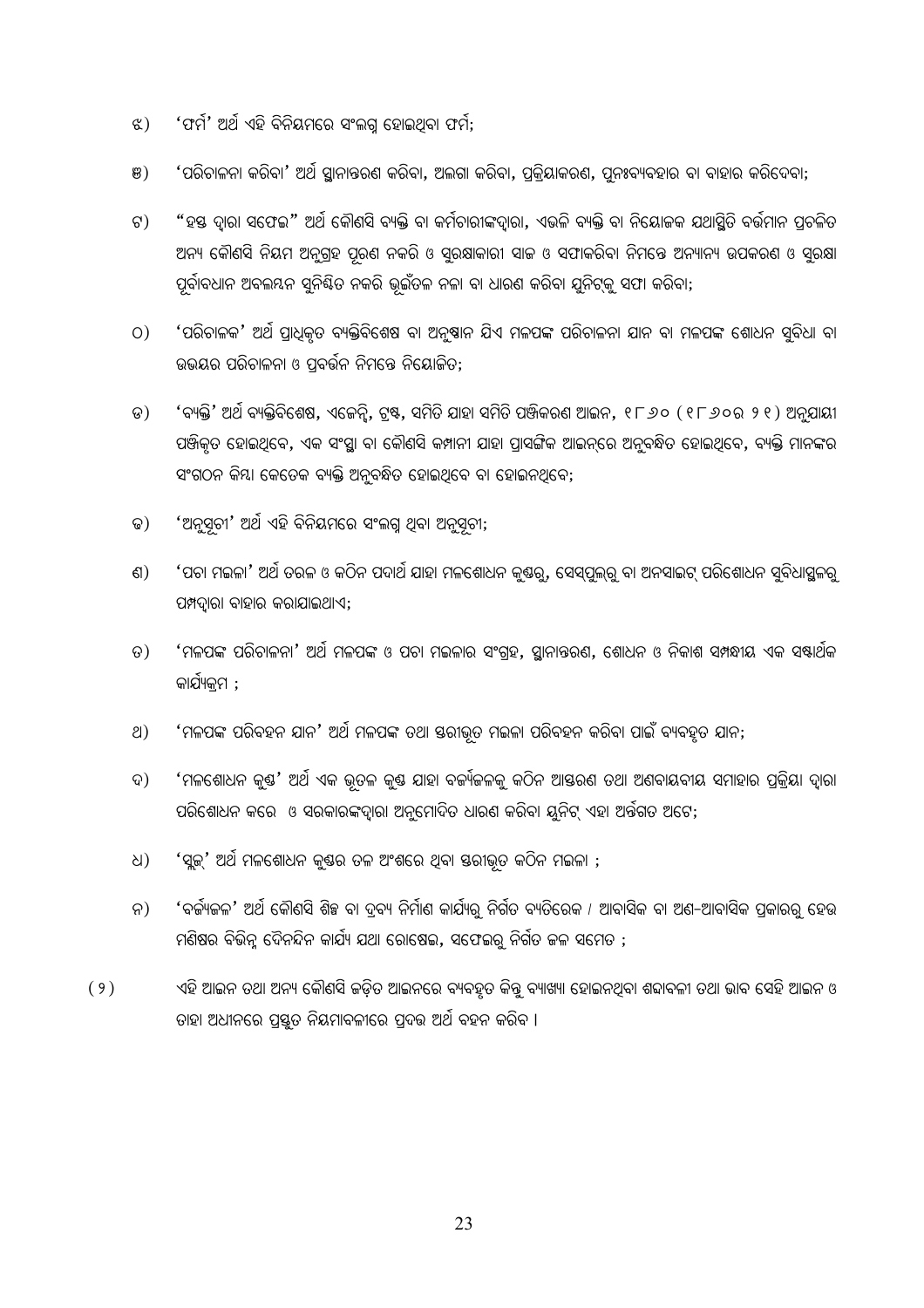## **\_eòùz\ - 2**

## ବର୍ଜ୍ୟକଳର ନିଷ୍କାସନ **ଓ ପରିଚାଳନା**

## <sup>୍</sup>୩. ପରିସରରୁ ବର୍ଜ୍ୟିକଳର ପରିଚାଳନା ଓ ନିଷ୍କାସନ.-

ପ୍ରତ୍ୟେକ ପରିସରର ମାଲିକ ତାଙ୍କ ପରିସରର ବର୍ଜ୍ୟିକଳ ସୁନିୟିତ ଭାବରେ ଉପଚାର କିୟା ନିଷ୍ମାସନ ନିମ୍ନଲିଖିତ ଯେକୌଣସି ଉପାୟ <u>ମା</u>ଧ୍ୟମରେ କିୟା ସେଗଡିକର ସମାହାରରେ କରିବା ପାଇଁ ଉତ୍ତରଦାୟୀ ରହିବେ, ଏଗଡିକ ହେଲା :

- (କ) ତାଙ୍କ ସମ୍ପତ୍ତିର ସୀମାର ୩୦ ମିଟର ଭିତରେ ମଳ ନିଷ୍କାସନ ବ୍ୟବସ୍ଥା ଥିବ କିୟା ଅନ୍ୟ ଦ୍ରତା ଯାହାକି ସୁବିଧା ଯୋଗ୍ୟ ଥିବ, ସେ ିନର୍ଦ୍ଧାରିତ ଫିସ୍ ଦେଇ ସଂଯୋଗ କରିବେ ଓ ଆନୁସଙ୍ଗିକ ଯାହା ଦରକାର କରିବେ;
- (ଖ) ମହାନଗର ନିଗମଦ୍ୱାରା ଜାରି କରାଯାଇଥିବା ଆଦେଶ ଅନୁଯାୟୀ ନିର୍ମିତ ମଳଶୋଧନ କୁଷ କିୟା ଦୈ୍ୱତ ଗାତ କିୟା ଅନ୍ସାଇଟ୍ ବ୍ୟବସ୍ଥା ମାଧ୍ୟମରେ କରିବେ; କିୟା
- (ଗ) ବର୍ଜ୍ୟିଜଳ ସ୍ଥାନୀୟ ଗୋଷୀ ବା ଶୋଧନ ସ୍ୱବିଧା ଥିବା ସ୍ଥାନକୁ ହସ୍ତାନ୍ତର କରିବେ l

#### ପରିଚ୍ଛେଦ – ୩

#### ଧାରଣ କରିବା ସ୍ଥାନ

## $8.$  ଧାରଣ କରିବା ୟୁନିଟ୍ର ନକ୍କା**,** ନିର୍ମାଣ ଓ ପରିଚାଳନା:-

( ୧ ) ରାଜ୍ୟ ସରକାର କିୟା ମହାନଗର ନିଗମ ତଥା ଉପଯୁକ୍ତ ଯାନ୍ତିକ ବ୍ୟବସ୍ଥାରେ ଥିବା ସ୍ୱତନ୍ତ ନିୟମାବଳୀ ତଥା ଓଡ଼ିଶା ସହରାଞ୍ଚଳ ପଚା ମଇଳା ପରିଚାଳନା ମାର୍ଗଦର୍ଶିକା, ୨୦୧*୬* ଅନ୍ଯାୟୀ ଧାରଣ କରିବା ୟନିଟ୍ର ନକାୁ, ନିର୍ମାଣ ଓ ସଂସ୍ଥାପନ କରାଯିବ ।

ପରନ୍ତ୍ର, ମହାନଗର ନିଗମ କୌଣସି ମାର୍ଗଦର୍ଶିକା ବା ସ୍ୱତନ୍ତ ନିର୍ଦ୍ଦେଶ ଜାରି କରିବା ପୂର୍ବରୁ ଏହା ରାଜ୍ୟ ସରକାରଙ୍କର ପୂର୍ବ ଅନୁମୋଦନ ହେବା ଆବଶ୍ୟକ l

- ( ୨ ) ଯେଉଁ ପରିସରରେ ଭୂମି ତଳ ନଳା ମଳଶୋଧନ କୁଷ ସହ ସଂଯୁକ୍ତ ହୋଇଥିବ ତାହାର ମାଲିକ ଏହାର ରକ୍ଷଣାବେକ୍ଷଣା ଓ ମଳ ପରିଚାଳନା ପାଇଁ ଉତ୍ତରଦାୟୀ ରହିବେ ।
- (୩) ପରିସରର ମାଲିକ ମହାନଗର ନିଗମଦ୍ୱାରା ନିର୍ଦ୍ଧାରିତ ଫିସ୍ କମା କରି ନିୟମିତ ଭାବରେ ମଳ ନିଷ୍କାସନ କରିବେ ଏବଂ ସେହି ଫିସ୍ ଫର୍ମ - ୧ ଅନୁସାରେ ରସିଦ ପ୍ରଦାନ ଦ୍ୱାରା ପ୍ରାପ୍ତି ସ୍ୱୀକାର କରାଯିବ ।
- $\delta(\delta)$  ) ଧାରଣ କରିବା ୟୁନିଟ୍ର କୌଣସି ଅସୁବିଧା ଯୋଗୁଁ ଏହା ଯେପରି ଖୋଲା ସ୍ଥାନକୁ ଯିବ ନାହିଁ ବା ନାଳକୁ ଯିବ ନାହିଁ ଓ ପ୍ରଦୂଷଣ କରିବ ନାହିଁ, ତାହା ପରିସରର ମାଲିକ ସନିୟିତ କରିବେ ।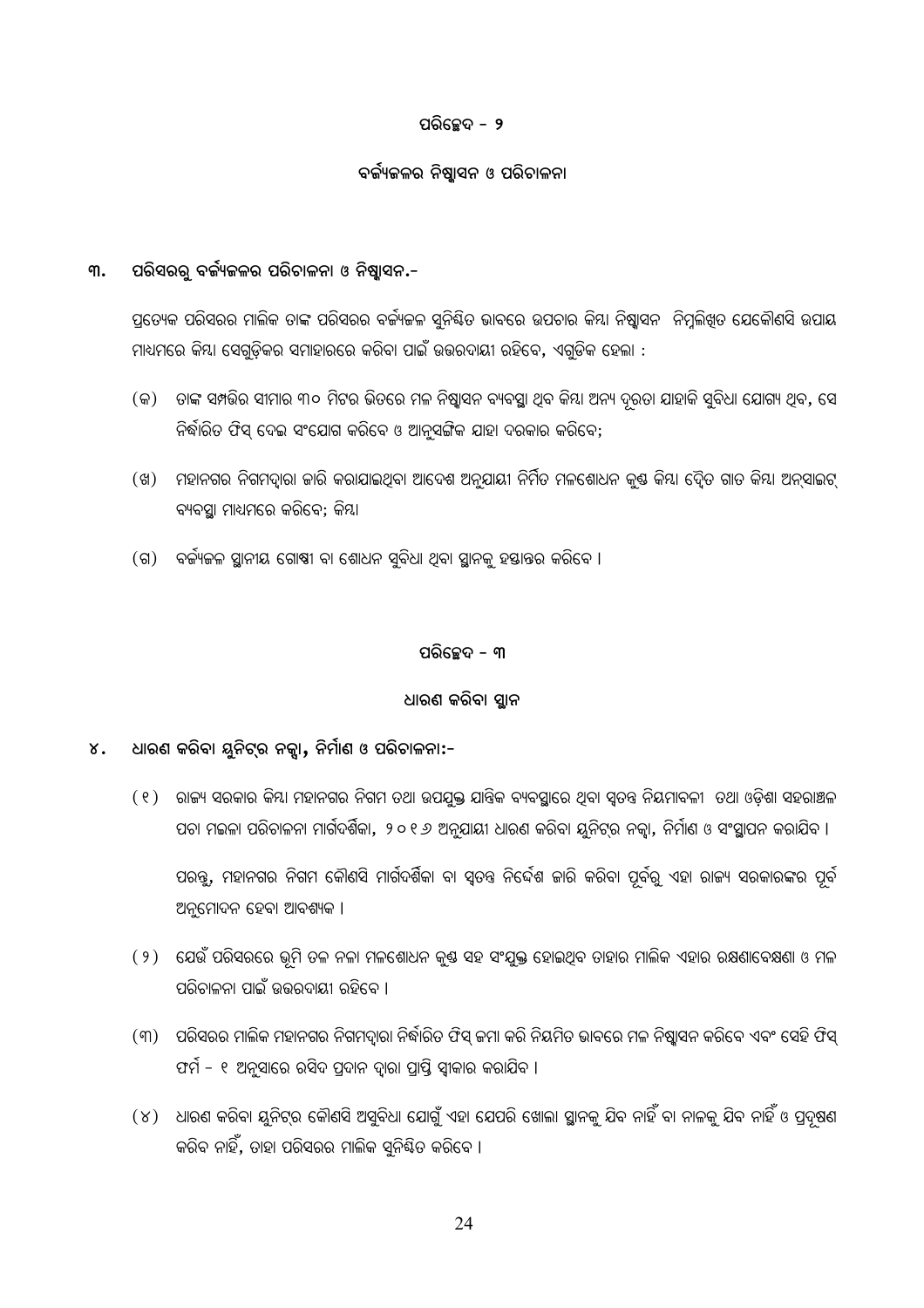- $\,(\,8\,)$  ଭୁବନେଶ୍ୱର ମହାନଗର ନିଗମ ଦ୍ୱାରା ରେକେଷ୍ଟ୍ରୀଭୁକ୍ତ ସେସ୍ପୁଲ ପରିଚାଳକଙ୍କଦ୍ୱାରା ମଳଶୋଧନ କୁଷ୍ଟ ଯେମିତି ଆବଶ୍ୟକ ିନିରାପତ୍ତା ବ୍ୟବସ୍ଥା ସହ ସଫା ହେବ ଏବଂ ସେଥିନିମନ୍ତେ ହସ୍ତଦ୍ୱାରା ସଫେଇ ହେବନାହିଁ ତାହା ପରିସରର ମାଲିକ ନିୟିତ କରିବେ ।
- **5. ck ^òÃûi^: -**
	- ( ୧ ) ମଳ ନିଷ୍କାସନ ନିମନ୍ତେ ସମସ୍ତ ବ୍ୟକ୍ତି କେବଳ ମହାନଗର ନିଗମଦ୍ୱାରା ରେକେଷ୍ଟ୍ରିଭୁକ୍ତ ହୋଇଥିବା ମଳପଙ୍କ ପରିବହନ ଯାନ ଭଡା କରିବେ ।
	- ( ୨ ) ପରିସରର ମାଲିକ ଅନୁସୂଚୀ–୧ରେ ନିର୍ଦ୍ଧାରିତ ଅବଧି ମଧ୍ୟରେ ବା ରାଜ୍ୟ ସରକାରଙ୍କ ଦ୍ୱାରା ନିର୍ଦ୍ଧାରିତ ମାନକ ଅନୁଯାୟୀ ବା ଆବଶ୍ୟକ ମତେ, ଯାହାକି ଅନୁସୂଚୀ– ୧ରେ ବର୍ଷିତ ଅବଧି ବହିର୍ଭୂତ ହୋଇନଥାଇ ମଳ ନିଷ୍କାସନ ସେବା ଡାକିବା ପାଇଁ ଉତ୍ତରଦାୟୀ ରହିବେ ।
	- (୩) ଭୁବନେଶ୍ୱର ମହାନଗର ନିଗମ କିୟା ପରିଚାଳନା ସଂସ୍ଥାର କେବଳ ତାଲିମପ୍ରାପ୍ତ ଓ ଏହି ବିନିୟମ ଅଧିନରେ ମହାନଗର ନିଗମଦ୍ୱାରା ପ୍ରାଧିକୃତ ସ୍ୱଚ୍ଛକର୍ମୀଙ୍କ ଦ୍ୱାରା ମଳ ନିଷ୍କାସନ କରାଯିବ ।
	- (୪) ଭୁବନେଶ୍ୱର ମହାନଗର ନିଗମ ପ୍ରାଧିକୃତ ପରିଚାଳକଙ୍କଦ୍ୱାରା ସମୟକୁ ସମୟ ଅଧିସ୍ତିତ ହୋଇଥିବା ବ୍ୟବହାର ଫିସ୍ ମଳଶୋଧନ କୃଷ ଥିବା ପରିସରର ମାଲିକଙ୍କଠାରୁ ନିଷ୍କାସନ ଓ ପଚା ମଇଳାର ପରିଶୋଧନ ପାଇଁ ଆଦାୟ କରିବେ l

#### **\_eòùz\ - 4**

#### ମଳପଙ୍କ ପରିବହନ ଯାନର ପଞ୍ଜୀକରଣ ଓ ପରିଚାଳକଙ୍କ ଦାୟିତ୍

## $9.$  ପଞ୍ଜୀକରଣ ପାଇଁ ଆବେଦନ :-

- ( ୧ ) ସେସ୍ପ୍ରଲ ଯାନ ରଖିଥିବା ବ୍ୟକ୍ତି ପଞ୍ଜୀକରଣ ପାଇଁ ଫର୍ମ ନଂ.- ୨ ଆବେଦନ ପତ୍ରରେ ଉଲୁଖିତ ଉପଯୁକ୍ତ ଦସ୍ତାବିଜ ଓ ସ୍ୱଘୋଷଣ ପତ ସହିତ ମଳପଙ୍କ ପରିବହନ ଯାନ ଭାବେ ପଞ୍ଜୀକରଣ ପାଇଁ ମହାନଗର ନିଗମରେ ଆବେଦନ କରିବେ ।
- ( ୨ ) ଏହା ସନ୍ତୋଷଜନକ ମନେକଲେ, ମହାନଗର ନିଗମ ଫର୍ମ-୩ ରେ ଥିବା ସର୍ତ୍ତାବଳୀ ଅନୁଯାୟୀ ଏକ ପଞ୍ଜୀକରଣ ପ୍ରମାଣପତ୍ର ଦେବେ ।
- (୩) ପଞ୍ଜୀକରଣ ପାଇଁ ଆବେଦନ ପୂର୍ବରୁ ଯାନରେ ବିଶ୍ୱ ଅବସ୍ଥାନ ବ୍ୟବସ୍ଥା ସଂସ୍ଥାପନ କରି ଏହାର ନିରୀକ୍ଷଣ ବ୍ୟବସ୍ଥା ମହାନଗର ନିଗମ ସହ ସଂଯକ୍ତ କରିବେ ।
- (୪) ଭୁବନେଶ୍ୱର ମହାନଗର ନିଗମର ଜଣେ ପ୍ରାଧିକୂତ ଅଧିକାରୀଙ୍କ ଦ୍ୱାରା ମଳପଙ୍କ ପରିବହନ ଯାନର ଯନ୍ତ୍ରପାତି ଆବଶ୍ୟକତା ଅନୁଯାୟୀ ଠିକ୍ କାର୍ଯ୍ୟକରୁଛି କି ନାହିଁ ଏହା ପ୍ରତିବର୍ଷ ନିରୀକ୍ଷଣ କରାଯିବ ଏବଂ ଅନୁପାଳନ ନିରୀକ୍ଷଣ ପୂର୍ବକ ପ୍ରମାଣପତ୍ର ପ୍ରଦାନ କରାଯିବ ।
- $(8)$  ଉପଯୁକ୍ତ ପ୍ରମାଣପତ୍ର ନଥାଇ ମଳପଙ୍କ ପରିବହନ ଯାନକୁ କାର୍ଯ୍ୟରେ ଲଗାଇବା ଏହି ନିୟମର ବିରୁଦ୍ଧାଚରଣ କରୁଛି ବୋଲି ମାନ୍ୟ ହେବ ଏବଂ ଏହି ବିନିୟମରେ ଦର୍ଶିତ ଦଶ୍ଚବିଧ ପରିସରଭକ୍ତ ହେବ ।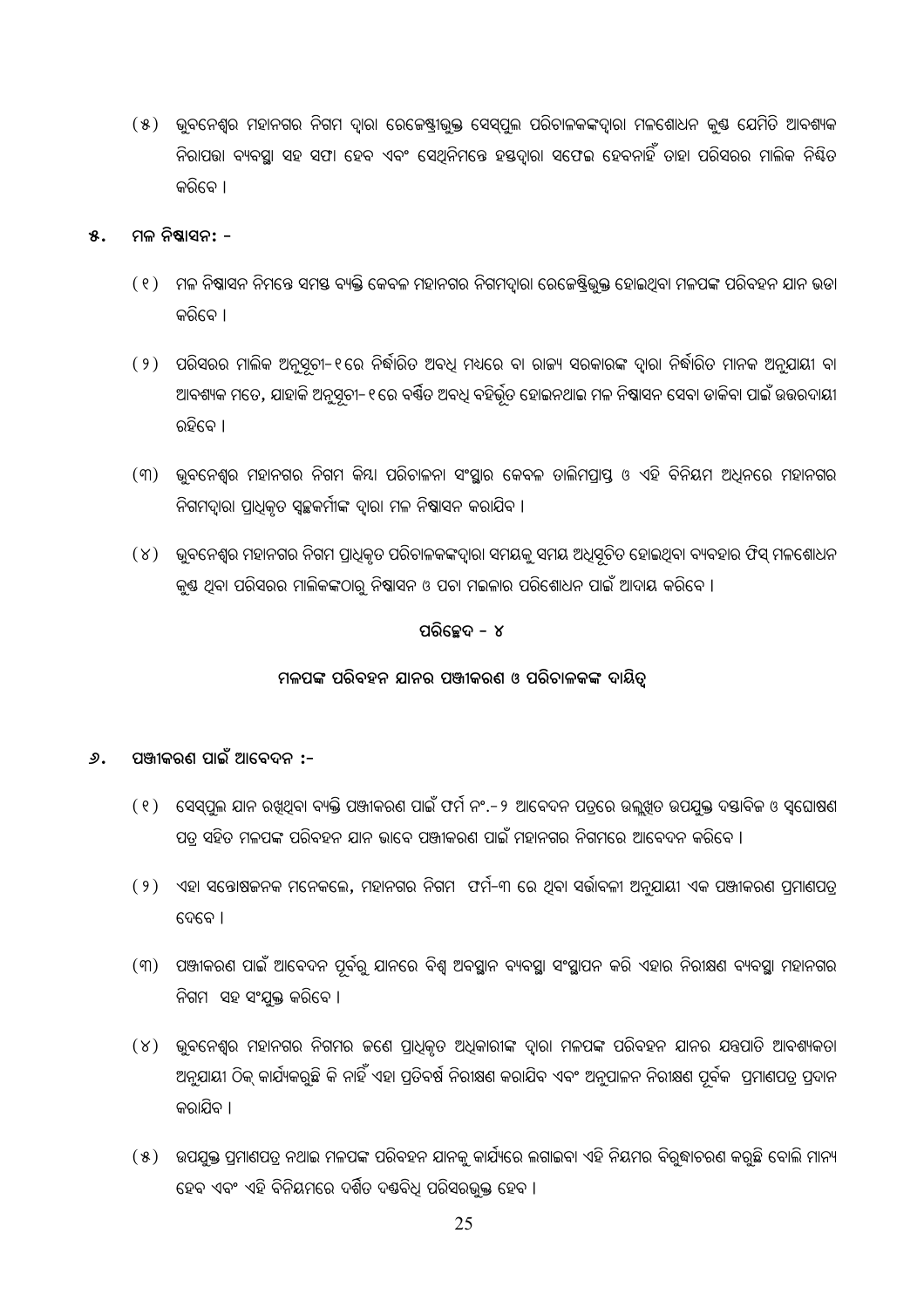$\left(\vartheta\right)$  ଭୁବନେଶ୍ୱର ମହାନଗର ନିଗମର ମାଲିକାନାରେ ଥିବା ଯେକୌଣସି ସେସ୍ପ୍ରଲ ଯାନ ଯାହାକି ମଳପଙ୍କ ପରିବହନ ଯାନ ଭାବେ ବ୍ୟବହୂତ ତାହା ମଧ୍ୟ ଉପରୋକ୍ତ ମତେ ପଞ୍ଜୀକରଣ କରାଯିବ ।

#### $9.$  ଆବେଦନର ମଞ୍ଜୁରୀ ବା ଖାରଜ **:** -

ଭୁବନେଶ୍ୱର ମହାନଗର ନିଗମ ଏ ସଂପର୍କିତ ଆବେଦନକୁ ନିର୍ଦ୍ଦିଷ୍ଟ ସର୍ତ୍ତ ବା ବିନା ସର୍ତ୍ତରେ ଉପଯୁକ୍ତ ବିବେଚନା ପ୍ରକାରେ ମଞ୍ଜୁର କିୟା ଖାରଜ କରିପାରିବେ । କିନ୍ତୁ କୌଣସି ଆବେଦନକୁ ଖାରଜ କରିବା ପୂର୍ବରୁ ଆବେଦନକାରୀଙ୍କ ବକ୍ତବ୍ୟ ଶୁଣିବା ପାଇଁ ଯଥାର୍ଥି ସ୍ୱଯୋଗ ଦିଆଯିବ ।

#### $\Gamma$ **. ମଳପଙ୍କ ପରିବହନ ଯାନର ପଞ୍ଜୀକରଣ: -**

( ୧ ) ଏହି ବିନିୟମ ଅନୁଯାୟୀ ମଳପଙ୍କ ଯାନ ପରିବହନ ଭାବେ ମହାନଗର ନିଗମ ଠାରେ ପଞ୍ଜୀକରଣ ହୋଇନଥିବା ଓ ବୈଧ ିନରୀକ୍ଷଣ ପ୍ରମାଣପତ୍ର ନଥିବା ଗାଡି ମଳପଙ୍କ ସଂଗ୍ରହ, ପରିବହନ କିୟା ନିକାଶ ପାଇଁ ବ୍ୟବହୂତ ହୋଇପାରିବ ନାହିଁ ଏବଂ କୌଣସି ବ୍ୟକ୍ତି ଏହି ବିନିୟମର ବିରୁଦ୍ଧାଚରଣ କରୁଥିବାର ପରିଲକ୍ଷିତ ହେଲେ ତାଙ୍କୁ ଅନୁସୂଚୀ– ୨ ରେ ଧାର୍ଯ୍ୟ ଦଷ ପାଇଁ ଦାୟୀ ରହିବେ ଏବଂ ସଂପୂକ୍ତ ଗାଡ଼ି ଓ ଆନୁସଙ୍ଗିକ ଯନ୍ତ୍ରପାତିକୁ ବାଜ୍ୟାପ୍ତ କରାଯିବ ।

( ୨ ) ଭ୍ରବନେଶ୍ୱର ମହାନଗର ନିଗମଦ୍ୱାରା ମଳପଙ୍କ ପରିବହନ ଯାନଭାବେ ପଞ୍ଜୀକୂତ ଯାନର ବିବରଣୀ ଫର୍ମ–୪ ମତେ ଏକ ରେଜିଷ୍ଟରରେ ରଖାଯିବ ।

#### **9. \_¬úKeYe ^òaéò I LûeR: -**

- $(8)$  କମିଶନର କିୟା ତାଙ୍କ ଦ୍ୱାରା ପ୍ରାଧିକୃତ ଅଧିକାରୀ ଯଦି ପଞ୍ଜୀକୃତ ଗାଡ଼ିର ବିନିୟମ $\mathcal P$ ର ଉପ–ବିନିୟମ  $(8)$  ଅନୁଯାୟୀ ଆବଶ୍ୟକ ପ୍ରମାଣପତ୍ର ନଥାଏ ବା ଏହା ଯଦି ଉପଯୁକ୍ତ ହୋଇନଥାଏ ବା କ୍ଷମତାପ୍ରାପ୍ତ ଅଧିକାରୀଙ୍କ ମତରେ ଏହି ଯାନର ବ୍ୟବହାର ପରିବେଶ ପ୍ରତିରୋଧି ଓ ସ୍ୱାସ୍ଥ୍ୟ ହାନିକାରକ ତାହେଲେ ପଞ୍ଜୀକରଣକୁ ସାମୟିକ ଭାବରେ ନିବୃତ୍ତ କରିପାରିବେ ।
- $(9)$  ଯଦି କମିଶନର କିୟା କ୍ଷମତାପ୍ରାପ୍ତ ଅଧିକାରୀଙ୍କ ମତରେ ପଞ୍ଜୀକୃତ ହୋଇଥିବା ଯାନର ମାଲିକ ବିନିୟମର କୌଣସି ସର୍ଭାବଳୀ ଖୁଲାପ କରିଥାନ୍ତି କିୟା ପଞ୍ଜୀକରଣର ନିବନ୍ଧନ ଓ ସର୍ଭଖିଲାପ କରିଥାନ୍ତି କିୟା ମଳପଙ୍କ ପରିବହନ ଯାନଟି ସେବାପାଇଁ ଅନ୍ପଯୁକ୍ତ ବୋଲି ବିଚାର କରନ୍ତି ତେବେ ତାହାର ପଞ୍ଜୀକରଣକୁ ରଦ୍ଦ କରିପାରିବେ ।

କିକ୍ତୁ, ଯାନର ପଞ୍ଜୀକରଣକୁ ନିବୃତ୍ତ କିୟା ଖାରଜ କରିବା ପୂର୍ବରୁ ସଂପୃକ୍ତ ଗାଡ଼ି ମାଲିକଙ୍କୁ କମିଶନର କିୟା ପ୍ରାଧିକୃତ ଅଧିକାରୀଙ୍କ `ନିକଟରେ ପକ୍ଷ ରଖିବା ପାଇଁ ଯଥାର୍ଥ ସୁଯୋଗ ଦିଆଯିବ ।

#### ୧**୦. ପରିଚାଳକଙ୍କୁ ଲାଇସେନ୍**ସ୍ ପ୍ରଦାନ:-

- ( ୧ ) ଯେଉଁ ବ୍ୟକ୍ତି ମଳପଙ୍କ ପରିବହନ ଯାନ କିୟା ପଚା ମଇଳା ଶୋଧନ ପାଇଁ କିୟା ଉଭୟ କାର୍ଯ୍ୟ ପାଇଁ ଆଗ୍ରହୀ ସେଥିପାଇଁ ଫର୍ମ- $86$ ର ଭୁବନେଶ୍ୱର ମହାନଗର ନିଗମରେ ଆବେଦନ କରିବେ ।
- ( ୨ ) ଫର୍ମ *୬*ରେ ଥିବା ସର୍ତ୍ତାବଳୀ ଅନୁଯାୟୀ ମହାନଗର ନିଗମ ଏଥିପାଇଁ ଲାଇସେନ୍ସ୍ ପ୍ରଦାନ କରିବେ ।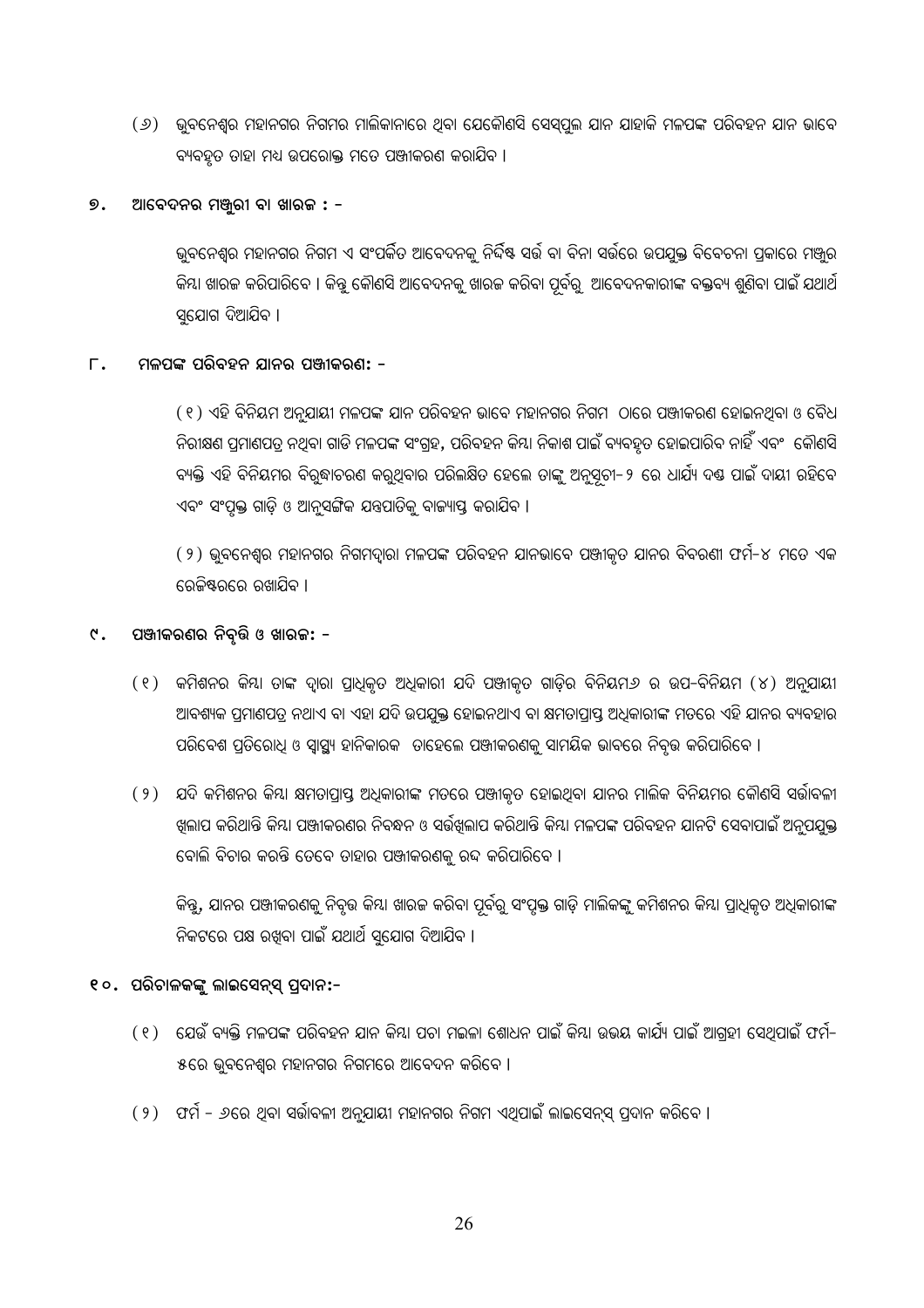#### ୧୧. ମଳପଙ୍କ ଯାନ ପରିଚାଳକଙ୍କ ଦାୟିତ୍:-

- ( ୧ ) ଭୁବନେଶ୍ୱର ମହାନଗର ନିଗମଙ୍କଦ୍ୱାରା ସୂଚିତ ହୋଇଥିବା ନିର୍ଦ୍ଦିଷ୍ଟ ସ୍ଥାନକୁ ମଳପଙ୍କ ପରିବହନ ଯାନ ପରିଚାଳକ ସୁରକ୍ଷିତ ଭାବରେ ବର୍ଜ୍ୟମଳପଙ୍କ ସ୍ଥାନାନ୍ତରଣ ପାଇଁ ଉତ୍ତରଦାୟୀ ରହିବେ ।
- ( ୨ ) ପଞ୍ଜୀକରଣ ବଳବତ୍ତର ଥିବା ପର୍ଯ୍ୟନ୍ତ ମଳପଙ୍କ ପରିବହନ ଯାନ ଅନ୍ୟ କୌଣସି ବସ୍ତୁ ବା ତରଳ ପଦାର୍ଥ ପରିବହନ ନ କରିବା ନିମିତ୍ତ ପରିଚାଳକ ସନିଷ୍ଟିତ କରିବେ ।
- (୩) ଫର୍ମ-୭ ଅନ୍ଯାୟୀ ମଳପଙ୍କ ପରିବହନ ଯାନର ପରିଚାଳକ ସଂଗହ, ପରିବହନ ଓ ନିକାଶର ସମସ୍ତ ତଥ୍ୟ ରେକର୍ଡ କରି ରଖିବେ ।
- (୪) ବିନିୟମ ୧ ୨ରେ ଥିବା ବ୍ୟବସ୍ଥା ଅନୁଯାୟୀ ପରିଚାଳକ ସ୍ୱଚ୍ଛକାରୀମାନଙ୍କ ସୁରକ୍ଷା ଓ ମଙ୍ଗଳ ତଥା ବୀମା ନିମିତ୍ତ ଆବଶ୍ୟକ ପଦକ୍ଷେପ ଗହଣ କରିବେ ।

## ୧୨. ନିଷ୍କାସନ ପାଇଁ ନିରାପଭା: –

- ( ୧ ) ନିଷ୍କାସନ ପ୍ରକ୍ରିୟା ଓଡ଼ିଶା ସହରାଞ୍ଚଳ ମଳପଙ୍କ ପରିଚାଳନା ନିର୍ଦ୍ଦେଶାବଳୀ, ୨୦୧*୬* ଅନୁସାରେ ସୁରକ୍ଷିତ ହେବା ସଂଗେ ସଂଗେ ଉପଯୁକ୍ତ ଜ୍ଞାନ କୌଶଳ, ଯନ୍ତ୍ରପାତି, ସୁରକ୍ଷାକାରୀସାଜ ଓ ସୁସ୍ଥ ପରିଚାଳନା ବ୍ୟବସ୍ଥା ବ୍ୟବହୂତ ପୂର୍ବିକ ହେବା ଆବଶ୍ୟକ ।
- ( ୨ ) ପରିଚାଳକ ଏହା ନିୟିତ କରିବେ ଯେ
	- (କ) ସମସ୍ତ ମଳ ପଙ୍କୋଦ୍ଧାରକର୍ମୀ ସ୍ୱରକ୍ଷାକାରୀ ସାଜ ବ୍ୟବହାର ନିମିଭ ଓ ସ୍ୱାସ୍ଥ୍ୟରକ୍ଷା ଆଚରଣ ପାଇଁ ତାଲିମ ପ୍ରାପ୍ତ ହୋଇଛନ୍ତି;
	- (ଖ) ସଂଗ୍ରହ କ୍ଷେତ୍ରକୁ ଯିବାପୂର୍ବରୁ ସମୟ ନିରାପଭା ଯନ୍ତପାତି କାର୍ଯ୍ୟକ୍ଷମ ଓ ଉତ୍ତମ ଅବସ୍ଥାରେ ରହିବା ଦରକାର ;
	- (ଗ) ପ୍ରାଥମିକ ଚିକିହା ବାକୁ, ସନ୍ଧାନ ବତୀ ଏବଂ ଅଗ୍ନି ନିର୍ବାପକ ଯନ୍ତ୍ର ସଂଗ୍ରହକ୍ଷେତ୍ରକୁ ଯିବାପୂର୍ବରୁ ଗାଡିରେ ରହିବା ଦରକାର;
	- ସଂଗ୍ରହ କ୍ଷେତ୍ରକୁ ଯିବା ପୂର୍ବରୁ ଗାଡିରେ ଯଥେଷ୍ଟ ରୋଗ ଜୀବାଣୁ ନାଶକ ରହିବା ଦରକାର ; ଏବଂ ଘ)
	- ସ୍ୱଚ୍ଛକର୍ମୀ କୌଣସି ପରିସ୍ଥିତିରେ ମଳଶୋଧନ କ୍ର୍ୟ ମଧ୍ୟରେ ପ୍ରବେଶ କରିବେ ନାହିଁ । **&)**

#### ୧୩. ଦୂର୍ଘଟଣା ଜନିତ ଉଚ୍ଛଳିବା ଘଟଣା: –

- ( ୧ ) କୌଣସି ଦୂର୍ଘଟଣା ଯୋଗୁଁ ମଳପଙ୍କ କିୟା ପଚା ମଇଳା ଉଛୁଳିଲେ ମଳପଙ୍କ ପରିବହନ ଯାନର ପରିଚାଳକ:–
	- କ) ତ୍ରବ୍ତ କାର୍ଯ୍ୟାନୁଷାନ ଗ୍ରହଣ କରି ପୁନଷ୍ଟ ନଉଚ୍ଛୁଳିବା ପାଇଁ ପଦକ୍ଷେପ ନେବେ, ପରିବେଶ ଉପରେ ପଡୁଥିବା ପ୍ରଭାବ କମାଇବା ପାଇଁ ଓ ତୁରନ୍ତ ସଫା କରିବା ନିମନ୍ତେ ପଦକ୍ଷେପ ନେବେ; ଏବଂ
	- ଉପଯୁକ୍ତ ପ୍ରକ୍ରିୟା ଅନୁସାରେ ଉକ୍ତ ଅଞ୍ଚଳକୁ ରୋଗାଣୁମୁକ୍ତ କରିବେ । ଖ $)$

( ୨ ) ପରିଚାଳକ ଉପ-ବିନିୟମ ( ୧ )ର ଖିଲାପ କଲେ ଅନୁସୂଚୀ - ୨ରେ ସୂଚିତ କରାଯାଇଥିବା ନିୟମ ଅନୁଯାୟୀ ଦଷ୍ଟିତ ହେବେ ।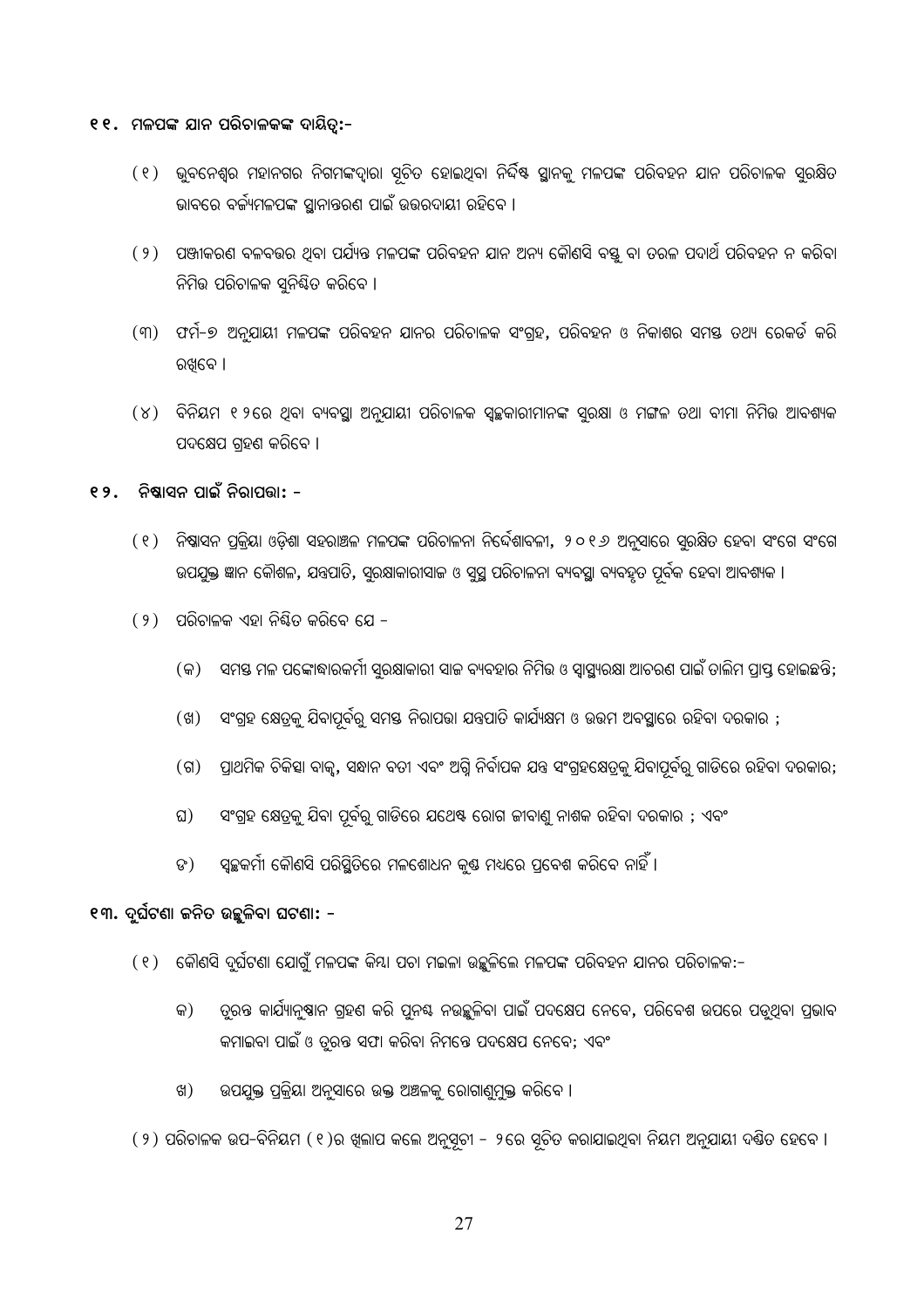## ପରିଚ୍ଛେଦ–୫

## ୍ବର୍ଜ୍ୟ ମଇଳାର ଶୋଧନ ଓ ନିକାଶ

#### **14. ùgû]^: -**

- ( ୧ ) ଓଡ଼ିଶା ସହରାଞ୍ଚଳ ମଳପଙ୍କ ପରିଚାଳନା ନିର୍ଦ୍ଦେଶାବଳୀ, ୨୦୧*୬ ତ*ଥା ସମୟାନୁସାରେ ସଂଶୋଧିତ ନିର୍ଦ୍ଦେଶାବଳୀ ଅନୁଯାୟୀ ବିଜ୍ଞାପିତ ହୋଇଥବା ନିର୍ଦ୍ଦେଶନାମା, ପଥ ପ୍ରର୍ଦଶିକା ତଥା ଉପଯୁକ୍ତ ଯନ୍ତ୍ରୀବିଦ୍ୟା ଅନୁସାରେ ବର୍ଜ୍ୟ ମଇଳାକୁ ମଞ୍ଜୁରୀ ପ୍ରାପ୍ତ ଶୋଧନାଗାରରେ ପ୍ରକ୍ରିୟାକରଣ କରାଯାଇ ଶୋଧନ କରାଯିବ ।
- ( ୨ ) ଉପବିନିୟମ ( ୧ ) ଅନୁଯାୟୀ ଏଭଳି ବିଜ୍ଞାପନ ପ୍ରକାଶିତ ହେବା ତାରିଖ ପରେ କୌଣସି ତରଳ ବା କଠିନ ବର୍ଜ୍ୟବସ୍ତୁ ମହାନଗର ନିଗମ ଦ୍ୱାରା ପ୍ରାଧିକୃତ ଶୋଧନାଗାର ବ୍ୟତୀତ ଅନ୍ୟଠାରେ ନିକାଶ କରାଯିବ ନାହିଁ ।

## ୧୫. ପରିଚାଳକଙ୍କ ଦାୟିତ୍ୱାବଳୀ**:**-

- ( ୧ ) ପରିଶୋଧନ ସୁବିଧାର ପରିଚାଳକ କର୍ମୀମାନଙ୍କର, ପଡୋଶୀ ଅଞ୍ଚଳର ଆବଶ୍ୟକ ସୁରକ୍ଷା ପଦକ୍ଷେପ ଏବଂ ପୁ୍ଲାଷ ମଧ୍ୟରେ ଉପଯୁକ୍ତ ସଫେଇ ବ୍ୟବସ୍ଥା ପାଇଁ ଉତ୍ତରଦାୟୀ ହେବେ ।
- $( \, 9\, )$  ପରିଶୋଧନ ସୁବିଧାର ପରିଚାଳକ ଶୋଧନ ହୋଇ ନିକାଶ ହେଉଥିବା ମଳପଙ୍କ ରାଜ୍ୟ ପ୍ରଦୂଷଣ ନିୟନ୍ତ୍ରଣ ବୋର୍ଡଙ୍କଦ୍ୱାରା ଅଧିସୂଚିତ ମାନକ ଅନୁଯାୟୀ ହେବା ନିଷିତ କରିବେ ।

#### **16. ^òKûg:-**

- (୧) ପରିବେଶ (ସୁରକ୍ଷା) ଆଇନ, ୧୯୮*୬* (୧୯୮*୬*ର ୨୯) ଓ ଜଳ (ପ୍ରତିରୋଧ ଓ ପ୍ରଦୂଷଣ ନିୟନ୍ତଣ) ଆଇନ, ୧୯୭୪  $($ ୧ ୯ ୭ ୪ ର  $\mathcal{P})$  ଏବଂ ତଦ୍ଅଧିନରେ ପ୍ରସ୍ତୁତ ନିୟମ ପାଳନ ପୂର୍ବକ ତଥା ମହାନଗର ନିଗମ ଦ୍ୱାରା ସ୍ୱତନ୍ତ ପ୍ରାଧିକୃତ ଅଧିସୂଚିତ ଅଞ୍ଚଳରେ ବର୍ଜ୍ୟ ମଳପଙ୍କର ନିକାଶ କରାଯିବ ।
- $(9)$  ରାଜ୍ୟ ପ୍ରଦୂଷଣ ନିୟନ୍ତଣ ବୋର୍ଡି, ଓଡ଼ିଶା ଏବଂ ଜିଲ୍ଲା ପ୍ରଶାସନଙ୍କ ସହ ପରାମର୍ଶ ପୂର୍ବିକ ମହାନଗର ନିଗମ ନିକାଶ ସ୍ଥଳୀ ସ୍ଥିର କରିବେ ।
- (୩) ଶୋଧିତ ମଳପଙ୍କ ଆବଶ୍ୟକ ନିୟମ ଓ ନିରାପତ୍ତା ମାନକ ଅନୁଯାୟୀ ପୁନଃ ବ୍ୟବହାର କରାଯାଇପାରିବ ।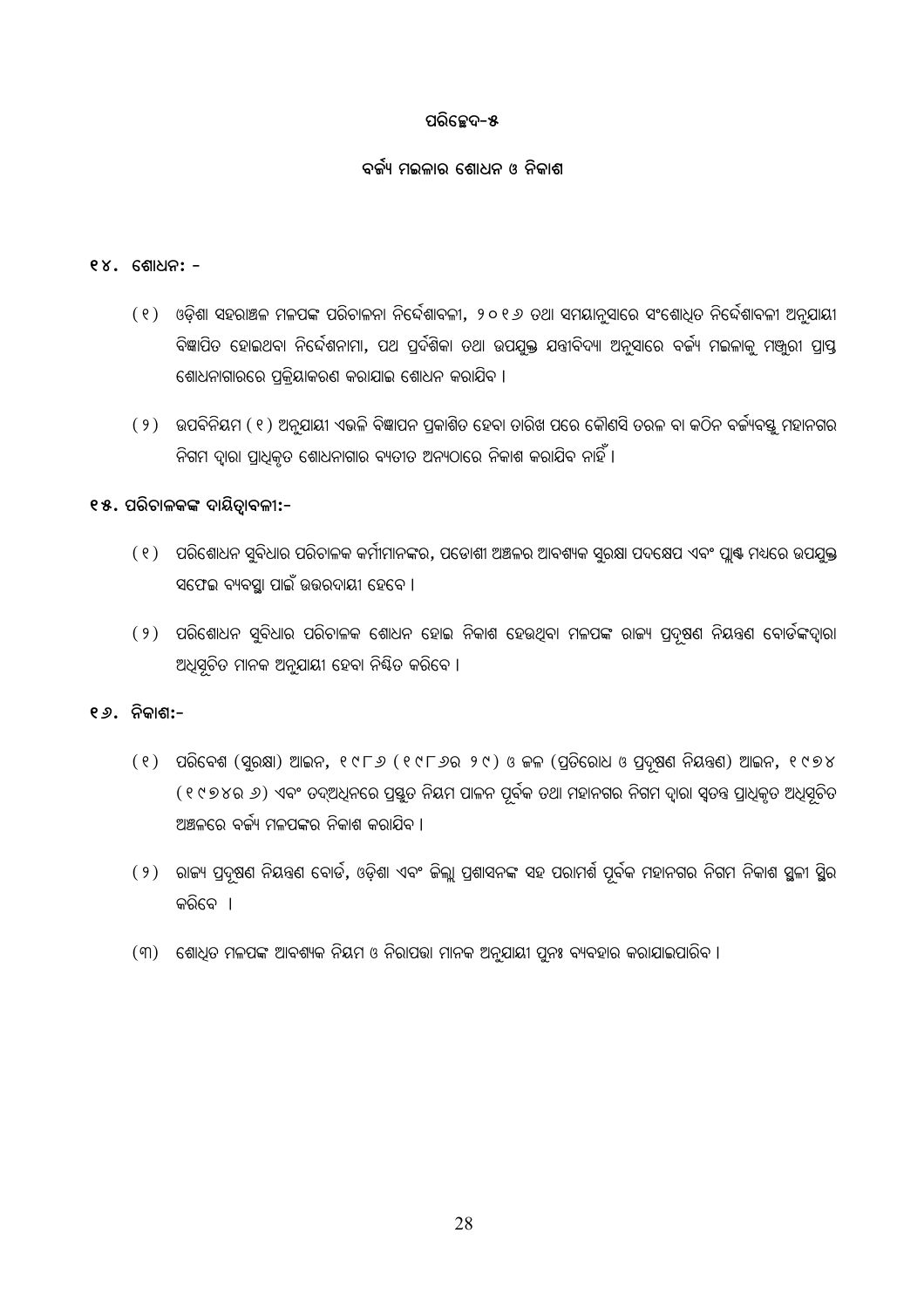#### ପରିଚ୍ଛେଦ–*୬*

## ପଶାସନ **ଓ ପ୍ରବ**ର୍ତ୍ତନ

## ୧୭. ପ୍ରଶାସନ **ଓ ପ୍ରବର୍ତ୍ତନ:-**

- $($ ୧ $)$  ଏହି ବିନିୟମରେ ଥିବା ପ୍ରଶାସନ ଓ ପ୍ରବର୍ତ୍ତନ କ୍ଷମତା ଭୁବନେଶ୍ୱର ମହାନଗର ନିଗମର କମିଶନର କିୟା ତାଙ୍କ ଦ୍ୱାରା ଯଥାବିଧି କ୍ଷମତାପ୍ରାପ୍ତ ଅଧିକାରୀଙ୍କ ଉପରେ ନ୍ୟସ୍ତ କରାଯାଇଛି ।
- $(9)$  ଧାରଣ କରିବା ୟନିଟ, ପରିବହନ ତଥା ଶୋଧନ ପାଇଁ ଭ୍ରବନେଶ୍ୱର ମହାନଗର ନିଗମ ଯଦି ସେବା ଯୋଗାଇ ଦେଉଥାଆନ୍ତି, ତେବେ ଏହି ବ୍ୟବହାର ଫିସ୍ ଯାହାକି ସମୟର୍ ସମୟ ସମୟକ୍ରମେ ଧାର୍ଯ୍ୟ ହେବ, ବ୍ୟବହାରକାରୀଙ୍କଠାର୍ ଅସଲ କରିପାରିବେ ଏବଂ ବ୍ୟବହାରକାରୀ ମଧ୍ୟ ଭୁବନେଶ୍ୱର ମହାନଗର ନିଗମ ଦ୍ୱାରା ଲକ୍ଷ ସେବା ପାଇଁ ଫିସ୍ ପୈଠ କରିବେ l

## ୧୮. ନିରୀକ୍ଷଣ ପାଇଁ ସ୍ୱତ**ନ୍ତ କ୍ଷମତା:-**

ଏହି ବିନିୟମର କାର୍ଯ୍ୟାନ୍ୟନ ଓ ପ୍ରବର୍ତ୍ତନ ଠିକ୍ ଭାବରେ ହେଉଛି କି ନାହିଁ ଜାଣିବାପାଇଁ କୌଣସି ସମୟରେ କୌଣସି ପରିସର, ମଳପଙ୍କ ପରିବହନ ଯାନ ଓ ଶୋଧନଗାରକୁ ଯେକୌଣସି ସମୟରେ ନିରୀକ୍ଷଣ ପାଇଁ ମହାନଗର ନିଗମର କ୍ଷମତା ରହିଛି ।

## **୧୯. ଉଲ୍ଘନ ଓ ଶାୟି:-**

- ( ୧ ) ଏହି ବିନିୟମରେ ଥିବା ବ୍ୟବସ୍ଥାର ଉଲୁଙ୍ଘନ କରୁଥିବା ବ୍ୟକ୍ତିଙ୍କୁ ଅନୁପାଳନ କରିବା ପାଇଁ ଏକ ନୋଟିସ୍ ଜାରି କରାଯିବ ।
- ( 9 ) କୌଣସି ବ୍ୟକ୍ତି ଏହି ବିନିୟମ ଅନ୍ଯାୟୀ ଦର୍ଷିତ ହେବେ ଯଦି ସେ :-
	- (କ) ବିନିୟମରେ ଥିବା ବ୍ୟବସ୍ଥାର ବିରୋଧାଚରଣ କିୟା କୌଣସି ସର୍ଭ ପାଳନ କରିବାକ୍ ଅକ୍ଷମ ହଅନ୍ତି;
	- (ଖ) ଭବନେଶ୍ୱର ମହାନଗର ନିଗମର ପ୍ରାଧିକତ ଅଧିକାରୀ ବା ଅନ୍ୟ ଅଧିକାରୀଙ୍କ ପ୍ରଦାନ କରାଯାଇଥିବା କ୍ଷମତା ପ୍ରୟୋଗ ପାଇଁ ବାଧାଦେବେ, ବିଘ୍ରୁ ସୃଷ୍ଟିକରିବେ ବା ହସ୍ତକ୍ଷେପ କରିବେ;
	- (ଗ) ହାତ ଦ୍ୱାରା ଧାରଣ କରିବା ୟୁନିଟ୍କୁ ସଫା କରିବେ ।
- (୩) କୌଣସି ବ୍ୟକ୍ତି ବା ଅନୁଷ୍ଠାନ ଏହି ବିନିୟମର ଉଲଂଘନ କରିବା ନଜରକୁ ଆସିଲେ ଭ୍ରବନେଶ୍ୱର ମହାନଗର ନିଗମଦ୍ୱାରା ସମୟାନୁସାରେ ନିର୍ଦ୍ଧାରିତ ଅନୁସୂଚୀ– ୨ ରେ ଦର୍ଶିତ ଜୋରିମାନା ଦେବେ ଏବଂ ତତ୍ସହିତ ଆନୁସଙ୍ଗିକ ଆଇନ ଅନୁଯାୟୀ ଅଭିଯୋଜନ ସହ ମଳପଙ୍କ ପରିବହନ ଯାନ, ମଳପଙ୍କ ଶୋଧନ ପ୍ଲାଷ୍ଟ, ଶୋଧନ ସୁବିଧା ବା ସମ୍ପତ୍ତି ୟଥାକୃତି ବାଜ୍ୟାପ୍ତ କରାଯିବ ।
- $(8)$  ଯେକେହି, କୌଣସି କ୍ଷେତ୍ରରେ ଦୋଷୀ ସାବ୍ୟୟ ହେଲେ ଅନୁସୂଚୀ- ୨ରେ ଜୋରିମାନା ଅଭିବ୍ୟକ୍ତ ହୋଇନଥିଲେ ତାଙ୍କୁ ୨୦୦/ – ଟଙ୍କା ଜୋରିମାନା କରାଯିବ ଓ କ୍ମମାଗତ ଭାବେ ଖଲାପ ଜାରି ରହିଲେ ତା ସହିତ ପତିଦିନ ୩୦/– ଟଙ୍କା ହିସାବରେ ଖଲାପ କର୍ଥବା ପର୍ଯ୍ୟନ୍ତ ଜୋରିମାନା କରାଯିବ ।
- (୫) ସନ୍ଦେହ ଦର କରିବା ପାଇଁ ଏଠାରେ ଉଲ୍ଲେଖ କରାଯାଇପାରେ ଯେ ଏ ସୟନ୍ଧୀୟ ଅନ୍ୟ ଆଇନ୍ ଅନୁସାରେ କୌଣସି ବ୍ୟକ୍ତିଙ୍କ ବିରୁଦ୍ଧରେ ଅଭିଯୋଜନ ତଥା ଦଶ୍ଚବିଧାନ ନିମନ୍ତେ ଏହି ବିନିୟମ ବାଧକ ସାଜିବ ନାହିଁ ।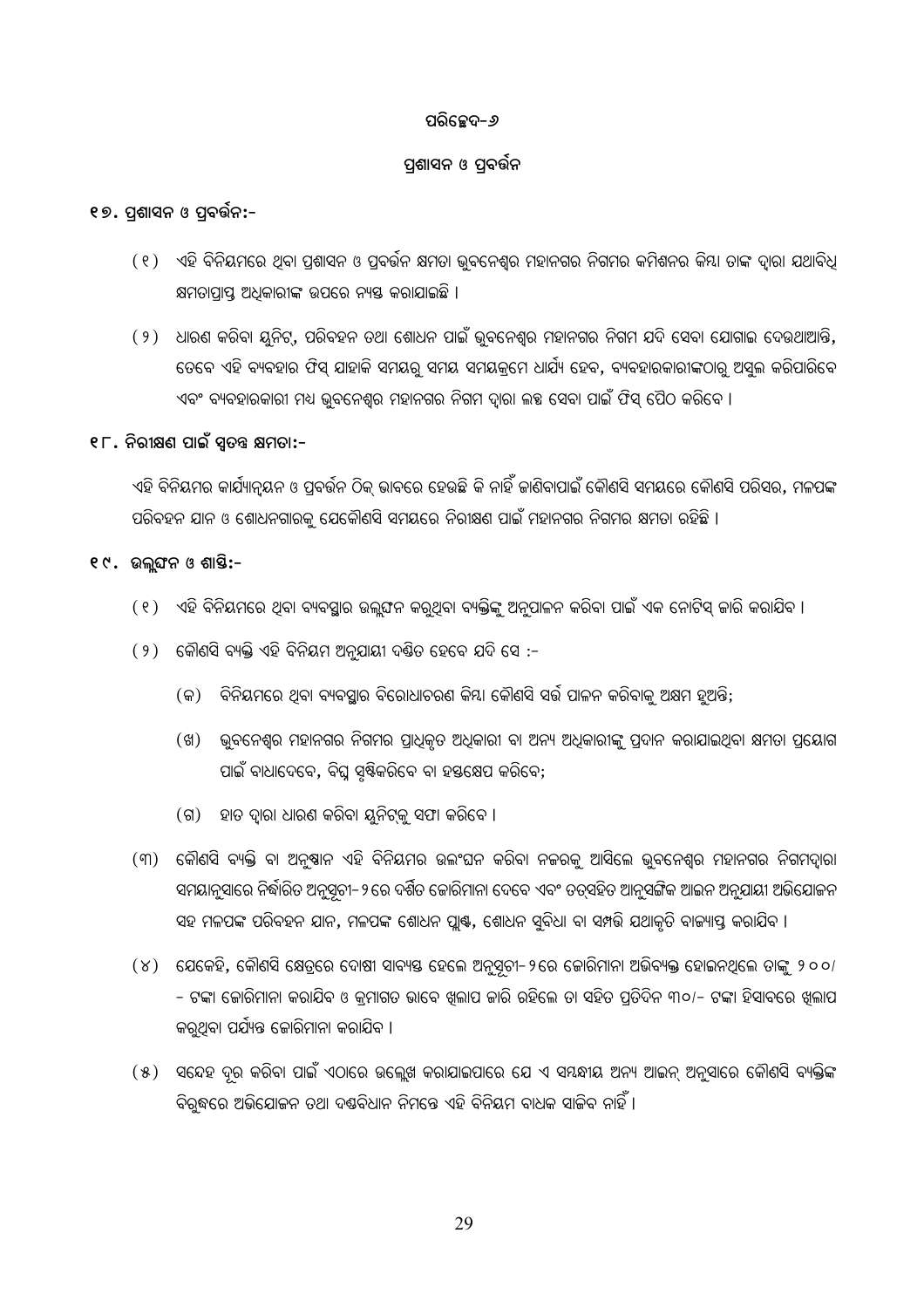## **20. @\_òfþ :-**

ଏହି ବିନିୟମ ଅଧିନରେ ଭୁବନେଶ୍ୱର ମହାନଗର ନିଗମର ପ୍ରାଧୀକୃତ ଅଧିକାରୀଙ୍କ ନିଷ୍ପତିରେ ଯେ କୌଣସି ବ୍ୟକ୍ତି ଅସନ୍ତୁଷ୍ଟ ହେଲେ ଫର୍ମ - ୮ରେ କମିଶନରଙ୍କ ନିକଟରେ ଅପିଲ୍ କରିପାରିବେ ଏବଂ ଯଦି କମିଶନର ଏହି ଆଦେଶ ପ୍ରଦାନ କରିଥାଆନ୍ତି, ତେବେ ଅପିଲ୍ କରାଯାଉଥିବା ଆଦେଶର ଏକକିତା ନକଲ ପ୍ରାପ୍ତି ହେବା ତାରିଖ ଠାରୁ ୩୦ ଦିନ ମଧ୍ୟରେ ଫର୍ମ - ୮ରେ ଗୃହ ନିର୍ମାଣ ଓ ନଗର ଉନ୍ନୟନ ସଚିବଙ୍କ ନିକଟରେ ଅପିଲ୍ କରିବେ ।

## $9e.$  ପ୍ରସଙ୍ଗ ଦୟାବିଜ:-

ବିନିୟମର ସହଜସାଧ୍ୟ କାର୍ଯ୍ୟାନ୍ୱୟନ ଓ ସମ୍ପାଦନ ପାଇଁ ଅନୁସୂଚୀ – ୩ରେ ସୂଚନା ନିମନ୍ତେ ଏକ ମାନକ ତାଲିକା, କୌଶଳ, ପ୍ରକରଣ, ନିୟମ, ନିର୍ଦ୍ଦେଶିକା ଏବଂ ନୀତିର ଉଲ୍ଲେଖ କରାଯାଇଅଛି ଯାହା ସମୟରୁ ସମୟ ପରିବର୍ତ୍ତନ ମତେ ଦ୍ରଷ୍ଟବ୍ୟ ।

# $99.$  ବିନିୟମ ପାଇଁ ସରକାରଙ୍କ ଅନୁପୂରକ ନିର୍ଦ୍ଦେଶନାମା: -

ଏହି ବିନିୟମକୁ କାର୍ଯ୍ୟକାରୀ କରିବା ଓ ସନ୍ଦେହ ନିବାରଣ ନିମିତ୍ତ ଗୂହ ନିର୍ମାଣ ଓ ନଗର ଉନୁୟନ ବିଭାଗ ନିର୍ଦ୍ଦେଶନାମା ନିର୍ଗମନ କରିପାରିବେ ।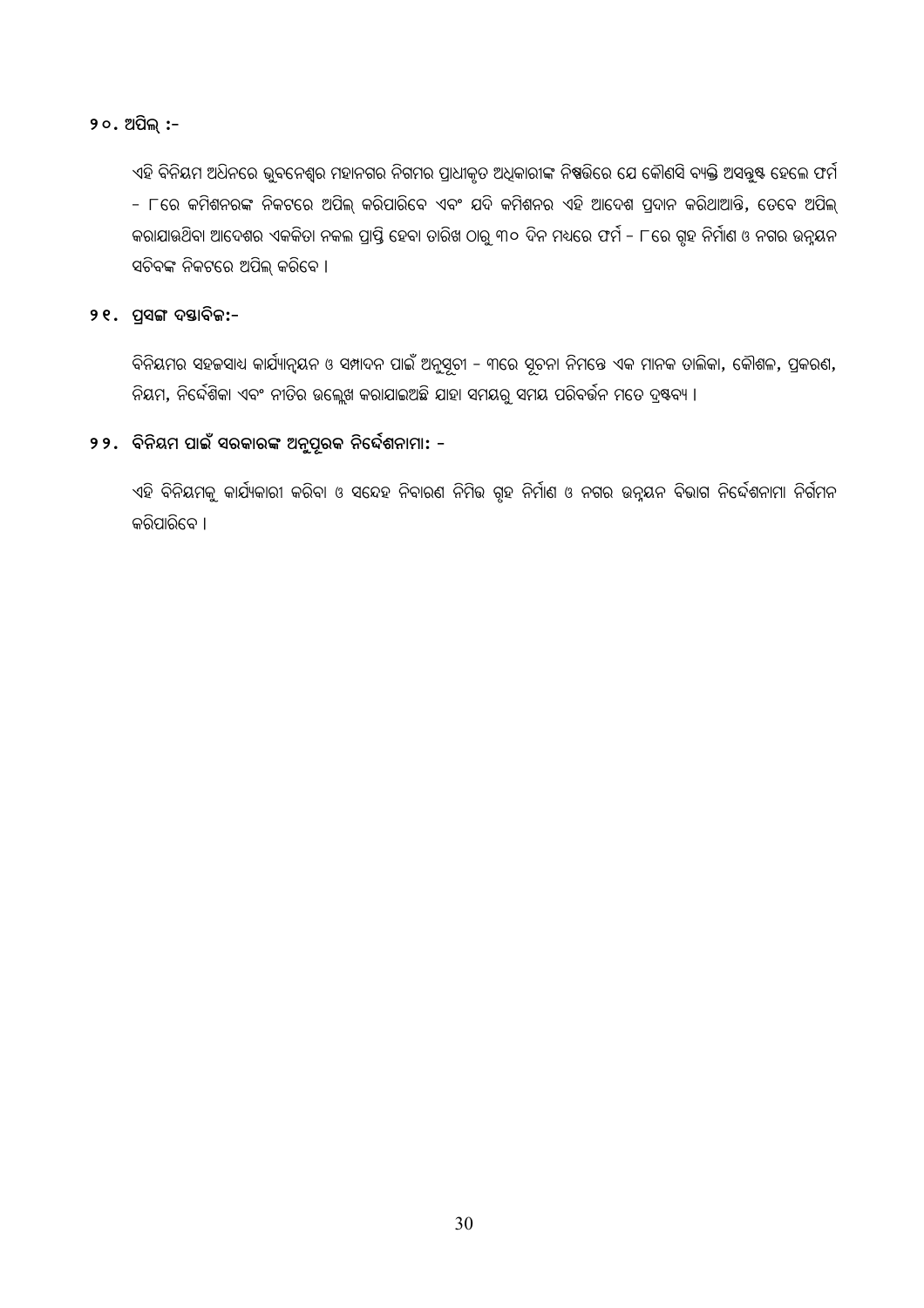# ଅନୁସୂଚୀ - ୧

# ଧାରଣ କରିବା ୟୁନିଟ୍ ଖାଲି କରିବା ପାଇଁ ଅନୁସୂଚୀ

[ବିନିୟମ - ୫ (୨) ଦ୍ରଷ୍ଟବ୍ୟ]

| କୁ. ସଂ. | ମାଲିକଙ୍କ ନାମ | କେଉଁ ପ୍ରକାର       | ଖାଲି କରିବାର | ପୂର୍ବରୁ ଖାଲି  | ଖାଲି କରିବା ନିମନ୍ତେ |
|---------|--------------|-------------------|-------------|---------------|--------------------|
|         |              | ଧାରଣ କରିବା ୟୁନିଟ୍ | ସମୟ         | କରିଥିବା ତାରିଖ | ପରବର୍ତ୍ତୀ ତାରିଖ    |
| e       |              | ୩                 | ४           | 8             | وي                 |
| ρ       |              | ସେପୁିକ୍ ଟାଙ୍କି    | ୩ ବର୍ଷ      |               |                    |
| 9       |              | ପିଟ୍ ପାଇଖାନା      | ୫ ବର୍ଷ      |               |                    |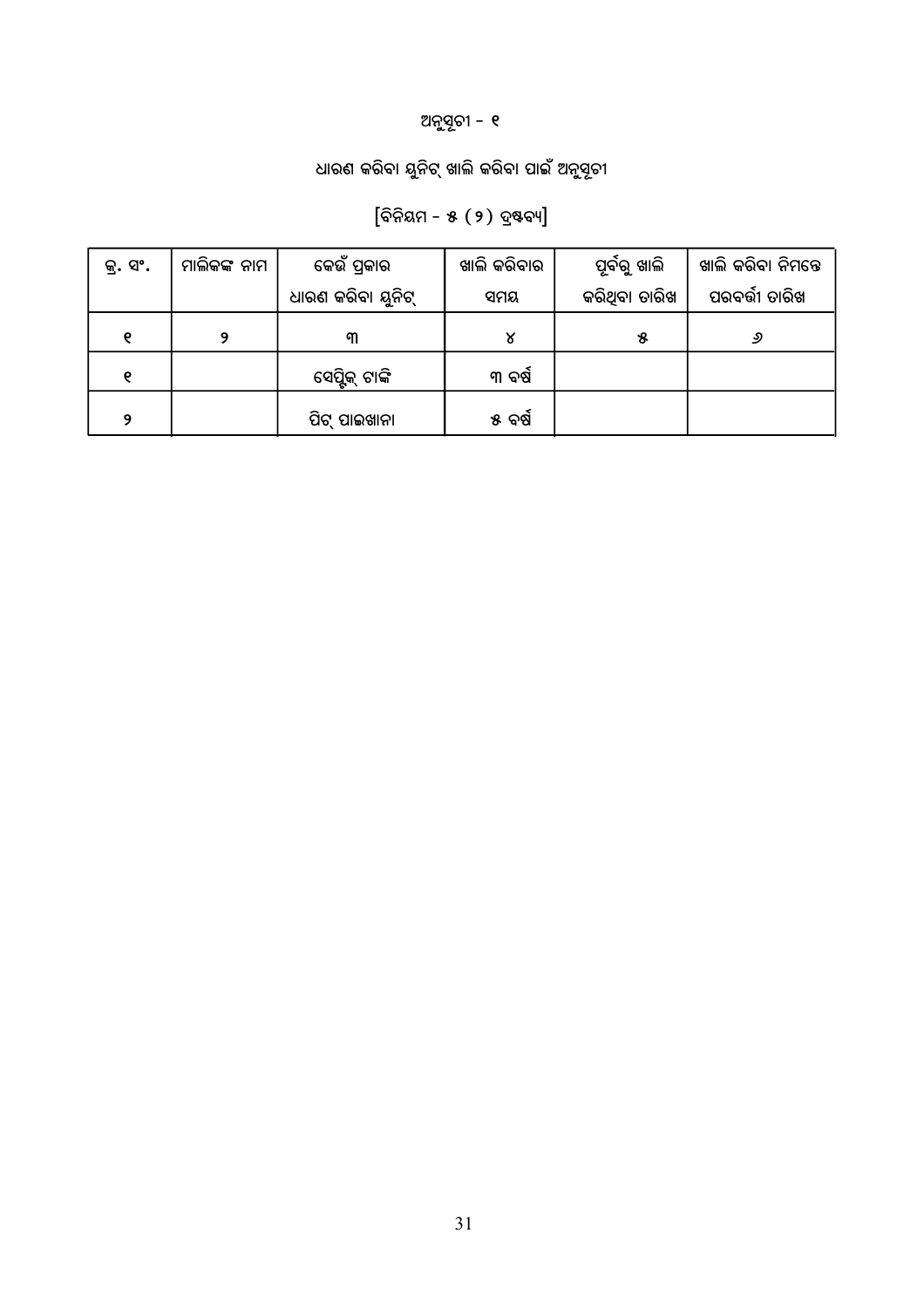# ଅନୁସୂଚୀ - **୨**

# ଦ<mark>ଷବିଧାନ ଓ ଜୋରିମାନା</mark>

# $\left[\widehat{q}\widehat{q}$ ୟମ - ୪, ୬ (୫), ୮, ୧୩ (୨), ୧୪ ଏବଂ ୧୯ (୩) ଦ୍ରଷ୍**ବ୍ୟ**]

| କ୍ର.ନ           | ବର୍ଣ୍ଣନା                                         | ବିନିୟମ | ଦଶ୍ଚ                 | ସାଙ୍କେତିକ       |
|-----------------|--------------------------------------------------|--------|----------------------|-----------------|
|                 |                                                  |        | (ଟଙ୍କାରେ) ବା         | ଜୋରିମାନା        |
|                 |                                                  |        | ଅନ୍ୟ ଦଷ୍ଟବିଧାନ       | (ଟଙ୍କାରେ)       |
| ୧               | ଧାରଣକରିବା ୟୁନିଟ୍ର ଅବୈଜ୍ଞାନିକ ନକ୍କା ଓ ନିବାସ       | ୪      |                      | $G.900/-$       |
| $\ell$ . $\ell$ | ଶୂଙ୍ଖଳା ଭଙ୍ଗ ଦ୍ୱିତୀୟ ଥର କଲେ                      | ୪      |                      | $S.900/-$       |
| 8.9             | ଶୃଙ୍ଖଳା ଭଙ୍ଗ ତୃତୀୟ ଥର ବା ପୁନର୍ବାର କଲେ            | ୪      | ସମ୍ପତ୍ତିର ବାଜ୍ୟାପ୍ତି | ଟ.୩୦/– ପ୍ରତିଦିନ |
| 9               | ବର୍ଜ୍ୟ ତରଳ ମଇଳା ସିଧା ଡେନ ରାସ୍ତା କିୟା             |        |                      |                 |
|                 | ଖୋଲା ସ୍ଥାନକୁ ଛାଡିଲେ                              | ୪      |                      | $S.900/-$       |
| 9.8             | ଶୃଙ୍ଖଳା ଭଙ୍ଗ ଦ୍ୱିତୀୟ ଥର କଲେ                      | ୪      |                      | $S.900/-$       |
| 9.9             | ଶୃଙ୍ଖଳା ଭଙ୍ଗ ତୃତୀୟ ଥର ବା ପୁନର୍ବାର କଲେ            | ୪      | ସମ୍ପତ୍ତିର ବାଜ୍ୟାପ୍ତି | ଟ.୩୦/– ପ୍ରତିଦିନ |
| ୩               | ବିନା ପଞ୍ଜିକରଣ ମଳପଙ୍କ ପରିବହନ ଯାନ ଚଳାଇଲେ           | Г      |                      | $G. 900/-$      |
| ୩. ୧            | ଶୃଙ୍ଖଳା ଭଙ୍ଗ ଦ୍ୱିତୀୟ ଥର କଲେ                      | Г      |                      | $S.900/-$       |
| ୩. ୨            | ଶୃଙ୍ଖଳା ଭଙ୍ଗ ତୃତୀୟ ଥର ବା ପୁନର୍ବାର କଲେ            | Г      | $STV$ ର ବାଜ୍ୟାପ୍ତି   | ଟ.୩୦/– ପ୍ରତିଦିନ |
| ୪               | ଦୁର୍ଘଟଣା ବଶତଃ ଉଚ୍ଛ୍ଲିକବା ଘଟଣାରେ                  |        |                      |                 |
|                 | ଅନୁପାଳନ ନକଲେ                                     | ୧ ୩    |                      | $G.900/-$       |
| 8.6             | ଶୂଙ୍ଖଳା ଭଙ୍ଗ ଦ୍ୱିତୀୟ ଥର କଲେ                      | ୧ ୩    |                      | $S.900/-$       |
| 8.9             | ଶୃଙ୍ଖଳା ଭଙ୍ଗ ତୃତୀୟ ଥର ବା ପୁନର୍ବାର କଲେ            | ୧ ୩    | $STV$ ର ବାଜ୍ୟାପ୍ତି   | ଟ.୩୦/– ପ୍ରତିଦିନ |
| 8               | ଶୋଧନଗାରରୁ ଅଶୋଧିତ ମଳପଙ୍କ ଛାଡିଲେ                   | 68     |                      | $S.900/-$       |
| 8.8             | ଶ୍ୱଙ୍ଖଳା ଭଙ୍ଗ ଦ୍ୱିତୀୟ ଥର କଲେ                     | 68     |                      | $G.900/-$       |
| 8.9             | ଶ୍ମଙ୍ଖଳା ଭଙ୍ଗ ତୃତୀୟ ଥର ବା ପୁନର୍ବାର କଲେ           | 68     | ସମ୍ପତ୍ତିର ବାଜ୍ୟାପ୍ତି | ଟ.୩୦/– ପ୍ରତିଦିନ |
| و               | ଉପଯୁକ୍ତ ପ୍ରମାଶପତ୍ର ନଥାଇ ମଳପଙ୍କ ପରିବହନ ଯାନ ଚଳାଇଲେ | 9(8)   |                      | $G. 900/-$      |
| ୬.९             | ଶ୍ଚଙ୍ଖଳା ଭଙ୍ଗ ଦ୍ୱିତୀୟ ଥର କଲେ                     | 9(8)   |                      | $G. 900/-$      |
| و .و            | ଶୃଙ୍ଖଳା ଭଙ୍ଗ ତୃତୀୟ ଥର ବା ପୁନର୍ବାର କଲେ            | ৩ (୫)  | $STV$ ର ବାଜ୍ୟାପ୍ତି   | ଟ.୩୦/– ପ୍ରତିଦିନ |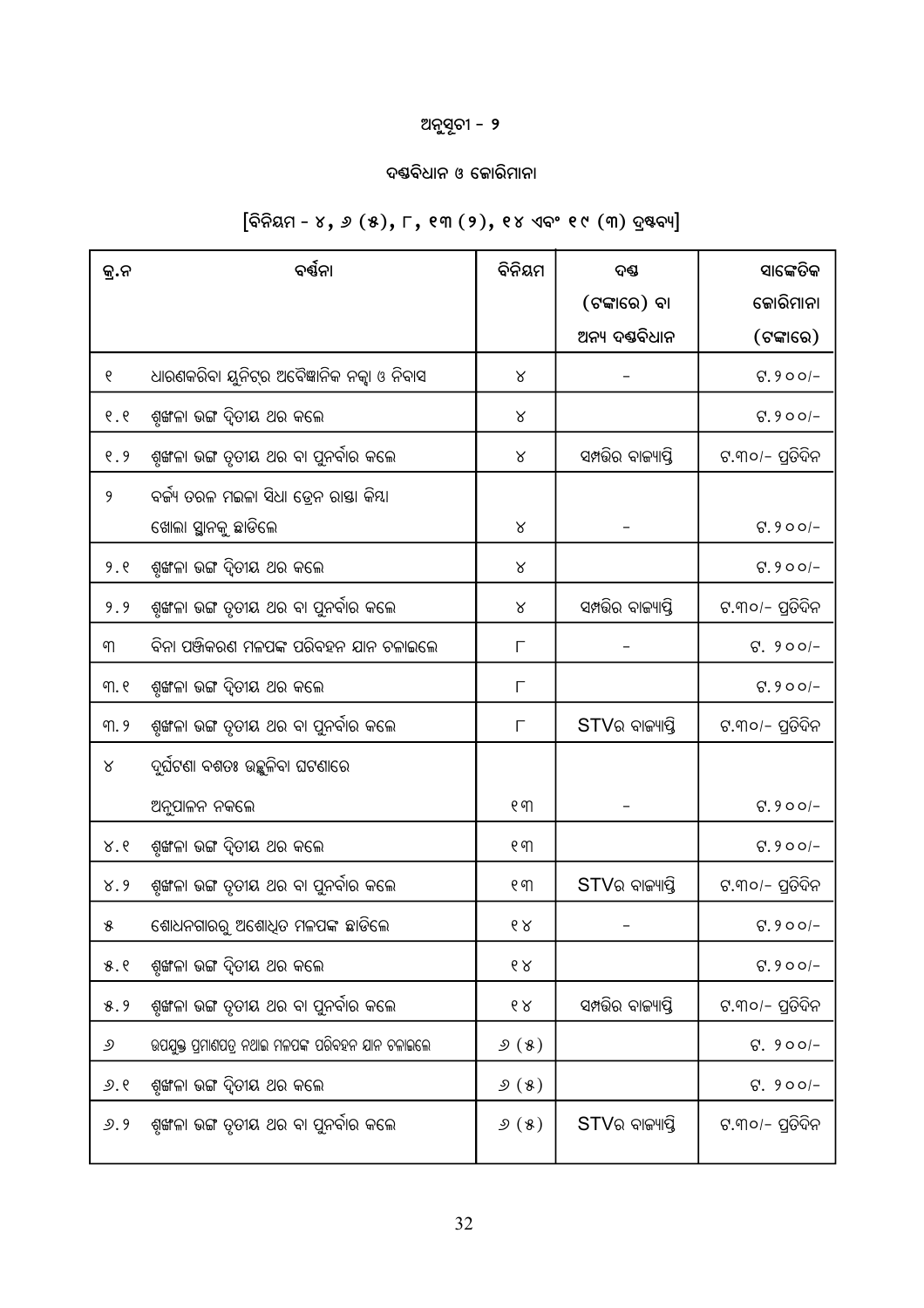## ଅନ<u>ୁସ</u>ୂଚୀ - ୩

## $\lceil$ ବିନିୟମ-୨୧ ଦ୍**ଷ**ବ୍ୟା

## ିନମୁଲିଖିତ ଦୟାବିକ୍ ଗୁଡିକର ସଦ୍ୟତମ ସଂୟରଣ ମାର୍ଗଦର୍ଶନ ପାଇଁ ମହାନଗର ନିଗମ ବ୍ୟବହାର କରିପାରିବେ

- 1. IS: 2470 1985, Indian Standard Code of Practice for Installation of Septic Tanks and Disposal of Septic Tank Effluent, Bureau of Indian Standards.
	- (a) (Part I) Design Criteria and Construction.
	- (b) (Part II) Secondary Treatment and Disposal of Septic Tank Effluent.
- 2. National Urban Sanitation Strategy, 2008, Ministry of Urban Development, Government of India.
- 3. Advisory Note: Septage Management in Urban India, 2013, Ministry of Urban Development, Government of India.
- 4. Manual on Sewerage and Sewage Treatment Systems, 2013, Central Public Health Engineering and Environmental Organization, Government of India.
- 5. Odisha Urban Sanitation Policy, 2017, Housing and Urban Development Department, Government of Odisha.
- 6. Odisha Urban Sanitation Strategy, 2017, Housing and Urban Development Department, Government of Odisha.
- 7. National Faecal Sludge and Septage Management Policy, 2017, Ministry of Housing and Urban Affairs, Government of India.

Septage Management: A Practitioner's Guide, 2017, Government of India.